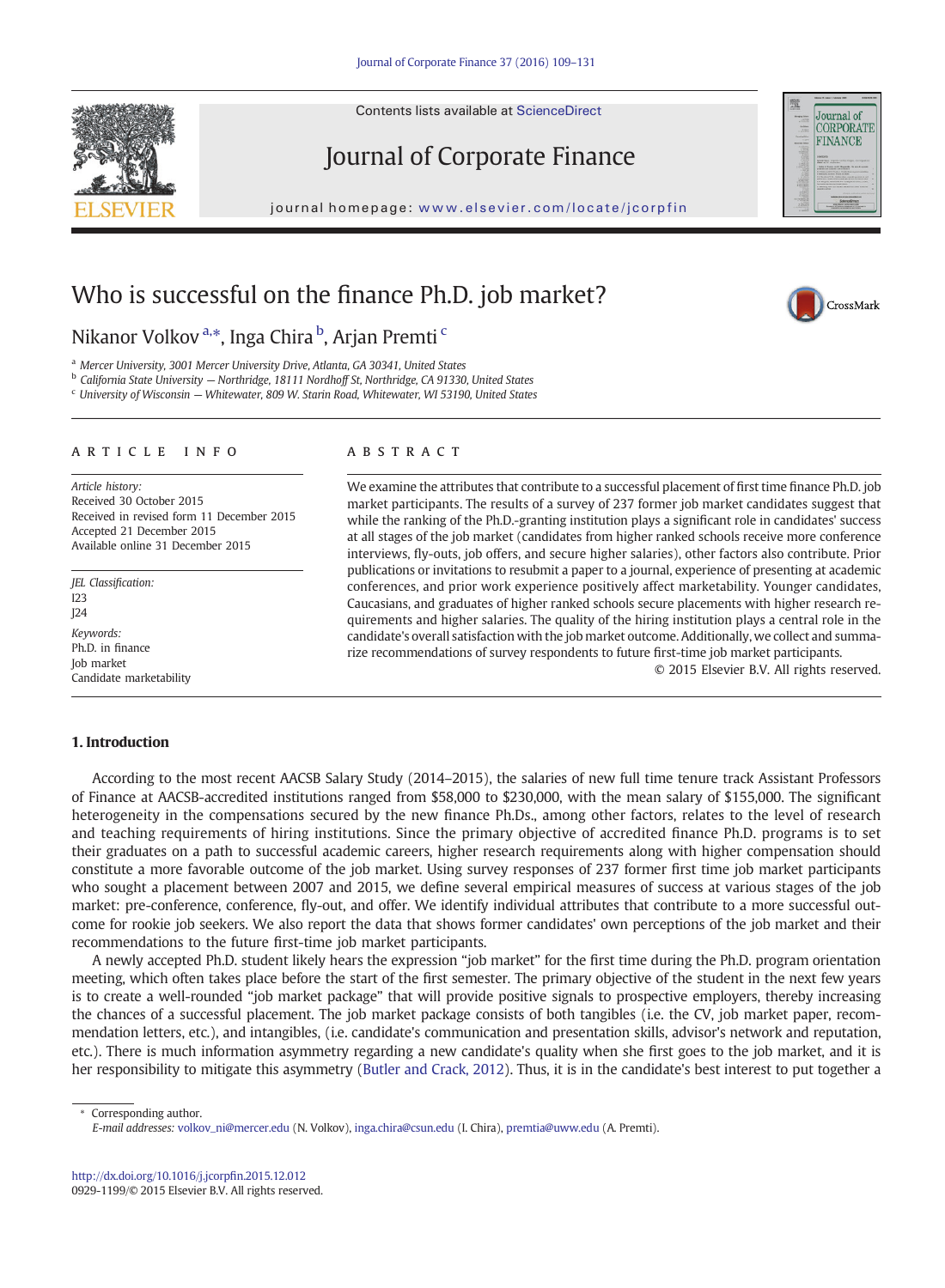job market package that provides the best signal to the prospective employer [\(Spence, 1973](#page-22-0) discusses signaling in labor markets). We identify the attributes that aid in mitigation of the asymmetry problem.

We find that graduates of schools ranked in the first quintile secure 8.81 more and graduates of the fifth quintile schools receive 5.94 less conference interviews compared to graduates from the third quintile institutions.<sup>1</sup> Candidates with prior academic publications secure 3.3 more conference interviews. Candidates from the top quintile schools get 3.3 more campus visit invitations and enjoy a 9.1 percentage point higher interview to fly-out conversion ratio when compared to the third quintile candidates. By comparison, candidates from the fifth quintile schools get 1.5 less campus visits than the third quintile graduates. Candidates with experience of presenting at the American Finance Association (AFA) or Western Finance Association (WFA) conferences secure two additional fly-out offers. Candidates with invitations to revise and resubmit a paper to a journal receive one additional campus visit. Caucasian candidates receive two more campus visit invitations and enjoy a 7 percentage point higher interview to fly-out conversion ratio when compared to candidates of other races.<sup>2</sup> Candidates from the first quintile schools receive 1.15 more job offers and the fifth quintile graduates receive 1.36 less offers when compared to the third quintile candidates. Candidates with an invitation to revise and resubmit a paper to a journal receive 0.63 more job offers. Participation in academic conferences improves the fly-out to offer conversion ratio by 16.5 percentage points (this translates into 0.71 more offers). Caucasian candidates secure 0.78 more job offers. Finally, the level of the research requirements that the new hires have at the first placement institution is driven by the graduate school ranking and the personal connections between the faculties of the two institutions. Candidates from first quintile schools secure compensations that are \$50,000 higher and the fifth quintile candidates receive salaries that are \$21,000 lower than those secured by the third quintile graduates. Caucasian candidates secure compensations that are \$17,000 higher than those secured by the candidates of other races. Younger candidates also tend to secure higher compensation.

Additionally, we conduct interquintile (by graduate school ranking) analysis to determine the attributes that allow candidates to be more competitive against their peers and graduates of higher ranked institutions. Our findings generally indicate that students should focus on developing a job market package that clearly signals future research potential.

Lastly, we examine the level of satisfaction of former job market participants with their first placement. We find that the level of satisfaction is largely driven by the level of annual compensation secured. Since the level of annual compensation also likely proxies for such factors as other faculty quality, the level of research support, and other nonpecuniary benefits, we conclude that the quality of the hiring institution is the primary contributor to the level of candidate's satisfaction. Furthermore, we provide evidence that candidates are generally satisfied with their first placement regardless of the ranking of their graduate institution. The level of satisfaction immediately after the job offer acceptance is very high for candidates who graduate from the top and bottom ranked schools, and is lower for graduates of the schools that fall in the middle of the ranking (third quintile). Although the overall level of satisfaction drops for all candidates after they spend at least one year on the job, the graduates of top schools appear to be most satisfied in the longer run. Overall, the lowest level of both short and long-term satisfaction appears in graduates of schools that rank in the middle.

Our analysis confirms that the ranking of the graduate institution and publishing potential play a central role in the success of the candidate at all stages of the job market. Although graduates of top schools secure significantly higher levels of compensation and lower teaching loads, the level of satisfaction, both immediately after placement and in years following, is rather high for all finance Ph.Ds.

The paper proceeds as follows: Section 2 provides a brief literature review on the topic; [Section 3](#page-2-0) presents an overview of the job market process; [Section 4](#page-4-0) outlines the methodology and defines the measures of success used in the study; [Section 5](#page-5-0) reports the empirical results; [Section 6](#page-18-0) presents a discussion of responses to selected questions of the survey, and [Section 7](#page-20-0) concludes.

#### 2. Related literature

As [Spence \(1973\)](#page-22-0) points out in his seminal essay, in most job markets, the productive capabilities of the individual are unclear at the time of hiring. Thus, the hiring decision is made under uncertainty. The cost of making an errant hiring decision in academia likely outweighs that of many other industries. Unlike most industry jobs, the contract granted to a new hire in academia is generally for six years and, thus, it carries a substantial long-term financial cost to the institution. In return, institutions are looking for candidates who will produce quality research and excel at teaching. [Flagg et al. \(2011\)](#page-22-0) note that the quality of the school that the candidate went to is the dominant signal for determining the publishing potential of the candidate. They also find that signaled research propensity during the hiring decision plays a major role in the future productivity of the candidate. Flagg et al. draw an analogy between the quality of the underwriter in an IPO, which certifies the quality of the IPO, and the quality of a Ph.D. granting institution, which certifies the quality of the candidate. In their setting, the hiring institution is the investor who buys the shares at the IPO.

Several studies survey finance Ph.D. job market candidates who posted their resumes through the Financial Management Association (FMA) placement service [\(Mukherjee et al., 2006; Bertin et al., 1999](#page-22-0), and [Bertin and Zivney, 1991\)](#page-21-0). [Mukherjee](#page-22-0) [et al. \(2006\)](#page-22-0) conducts a survey of finance Ph.D. candidates who were on the job market in 2002. They find that candidates

 $1$  Please refer to [Section 4.2](#page-4-0) for a detailed discussion of the school ranking methodology.

 $^2$  The non-Caucasian subsample of respondents mainly consists of Asian candidates (69.5%). Thus, the race variable may capture the language barrier issues sometimes associated with Asian candidates.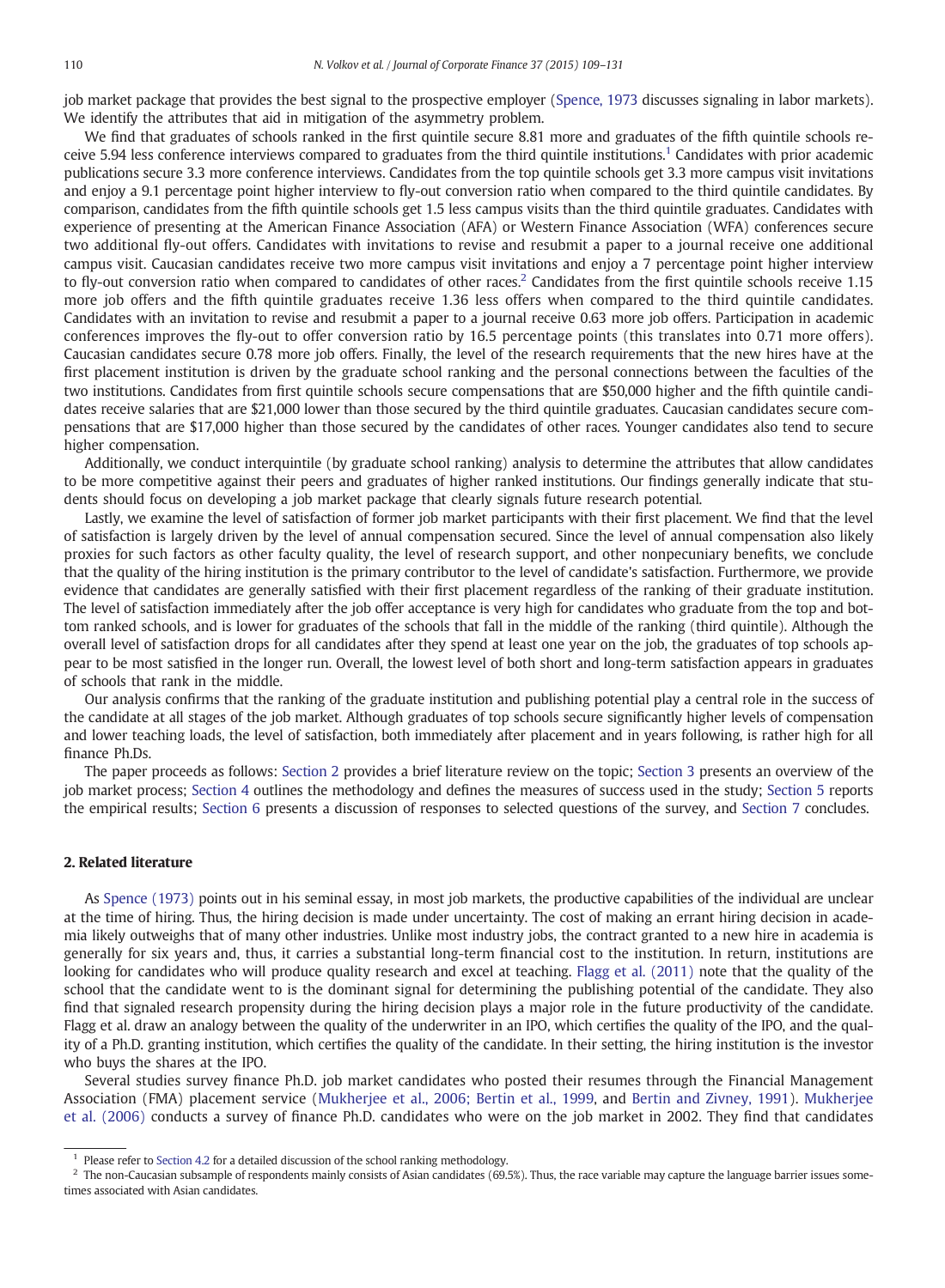<span id="page-2-0"></span>who have their Ph.D./DBA completed are more likely to succeed on the job market. They also show that females and U.S. citizens or permanent residents are more likely to secure jobs and obtain higher salaries.

A number of authors from other business-related disciplines examine the state of their respective job markets. [Siegfried and](#page-22-0) [Stock \(1999\)](#page-22-0) conduct a survey of Ph.D. graduates in economics and find that the ranking of the graduate school has a significant effect on both the likelihood of finding a permanent job immediately upon graduation and the level of the graduate's salary. [Chen](#page-21-0) [et al. \(2013\)](#page-21-0) also examine the rookie economics job market and document that among foreign placements, international students are more likely to get academic positions relative to U.S. placements. [Cawley \(2011\)](#page-21-0) provides a comprehensive job market guide for new Ph.D. candidates in economics. [Coles et al. \(2010\)](#page-21-0) examines two features adopted by the American Economic Association (AEA) that attempted to increase the efficiency of the economics academic job market, and find that both features were effective. Specifically, they find that AEA's signaling tool, which allows candidates to express special interest to up to two potential employers, was effective in reducing the information asymmetry that exists among employers and candidates, and significantly increased the candidate's chances of getting an interview. Furthermore, they find that the Job Market Scramble, a tool established by the AEA to aid the matching of the unfilled positions with the available candidates late in the market, is an effective tool.

[Zamudio et al. \(2013\)](#page-22-0) examine the marketing job market and find that both the level of Ph.D. granting institution and the presence of prior publications in top tier marketing journals affect the success of the candidate on the job market. [Basil and](#page-21-0) [Basil \(2006\)](#page-21-0) examine the shortage of marketing faculty. They find that the shortage is due to a decrease in marketing doctorates and a mismatch between schools' needs and candidates' skills. In accounting, [Eaton and Hunt \(2002\)](#page-22-0) conduct a survey of new Ph.D. candidates and faculty who are moving to a new school. Their study documents the differences in job selection preferences that exist between new faculty and relocating faculty, those accepting positions at doctoral granting and those accepting positions at non-doctoral granting schools, and males and females. [Hunt et al. \(2009\)](#page-22-0) examine the job preferences that are important to accounting faculty. They find that the teaching load, likelihood of getting tenure, and collegiality were the most important factors to accounting faculty when accepting a position. Furthermore, they find that accounting faculty going to non-doctoral institutions rated salary as somewhat less important than the geographic location.

#### 3. The job market (a brief overview)

In the Updated Rookie's Guide for Finance Ph.Ds. ([Butler and Crack, 2012\)](#page-21-0), the authors provide a detailed discussion of the first time finance Ph.D. job market and its stages. The authors also advance numerous useful suggestions to future first-time market participants that pertain to the preparation and participation in the job market. To reduce overlap with their paper, we limit the discussion of the process to reporting a flow-chart that depicts the chronology of the job market.

Fig. 1 presents the different stages and the timeline of the job market. It also provides a list of the variables that we use as measures of success of a candidate at various stages of the job market process. We discuss the success measures in detail in the following section.

There are two conferences that provide placement services to the finance Ph.D. job market — the FMA in October and the AFA in January. The candidates have an option of going to either or to both conferences. Based on our sample of 237 candidates, 45.8%



Fig. 1. Job market flow chart and measures of success.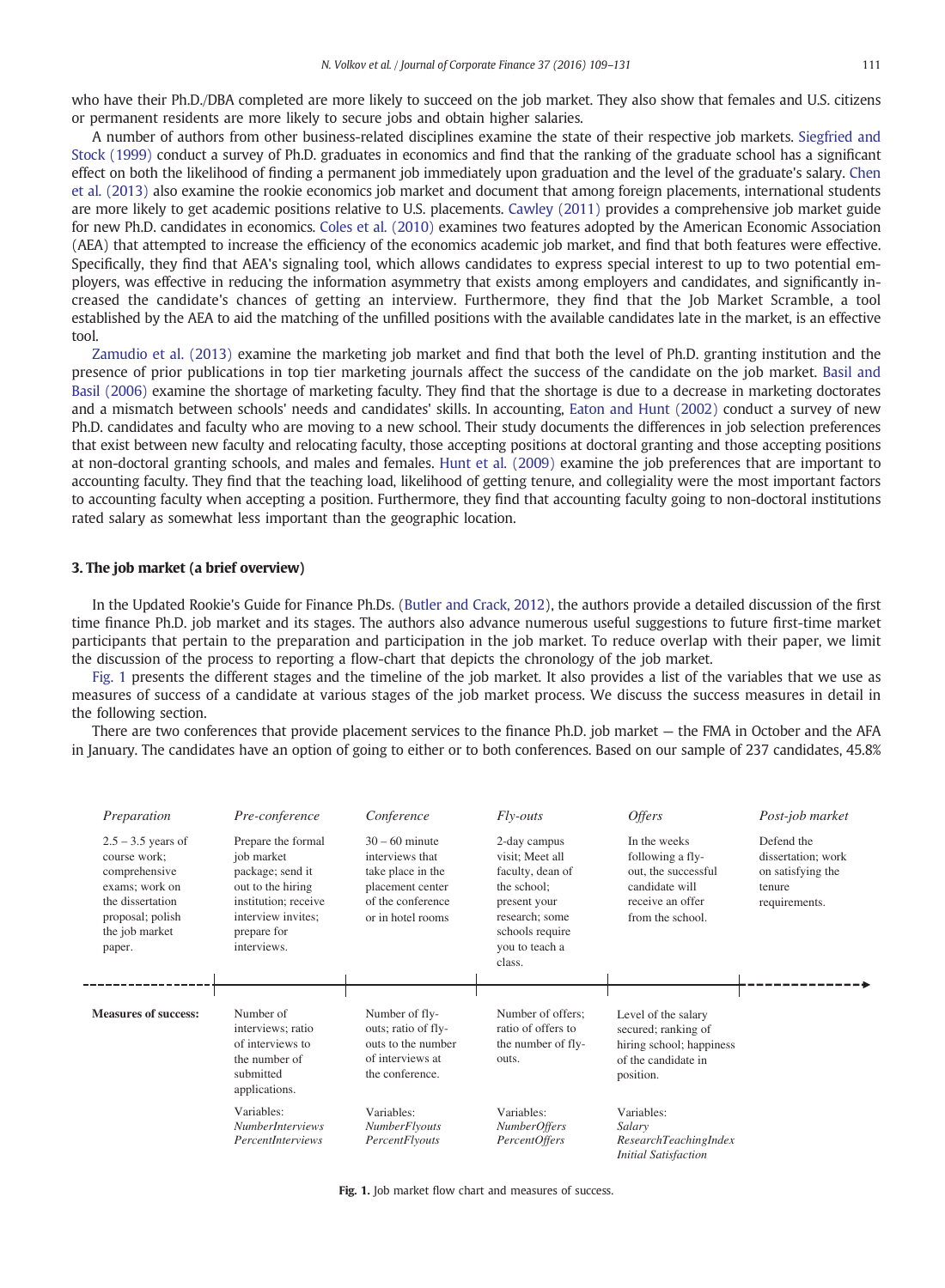<span id="page-3-0"></span>

Fig. 2. Job market outcome. The figure presents the responses to the question: "Which of the following best describes your situation when you first entered the job market?" based on the quintile of the graduate institution ranking, where Quintile 1 represents the first (top) quintile schools. The possible responses provided in the survey are presented on the graph from left to right in the following order: (1) I went to the FMA, accepted a job before the AFA and never went to the AFA, (2) I decided to skip the FMA and went to the AFA, (3) I was not successful at the FMA and went to the AFA, (4) I went to the FMA, got a job offer, but postponed the decision and went to the AFA, (5) I received offer(s) but decided to not accept any and stay for another year, (6) I went to FMA/AFA or both, wasn't successful in getting a job [or I didn't go to either], and looked for jobs though sources like [higheredjobs.com](http://higheredjobs.com) or the [chronicle.com](http://chronicle.com), and (7) I was unsuccessful (didn't get any offers) in the first year on the market and decided to try again the following year.

of them went only to the FMA, 23.3% went only to the AFA, and 25.8% went to both.<sup>3</sup> Fig. 2 displays the data on what conference(s) candidates interviewed at and what conference they secured the fly-out that resulted in their final placement. The reported data are partitioned by the ranking of the candidate's graduate institution.<sup>4</sup>

A vast majority (almost 70%) of top quintile candidates skipped the FMA and secured jobs at the AFA. About 13% of top quintile candidates were unsuccessful at the FMA and went to the AFA, while about 11% of top quintile candidates had job offers from the FMA but decided to wait and go to the AFA. The percent of students who go directly to the AFA is 23% and 13% for the 2nd and 3rd tier schools, respectively. The FMA appears to dominate the job market for lower quintile candidates (Q2–Q5). The percent of candidates who go to the FMA and accept a job is 34%, 38%, 69%, and 49% for the 2nd, 3rd, 4th, and 5th quintiles respectively. It is noteworthy that candidates from the fifth and the third quintile schools are most likely to be unsuccessful in securing a job when interviewing at a conference. As such, 31% of candidates from fifth quintile schools and about 19% of third quintile candidates did not secure a job offer at a conference, but did so in the "aftermarket". <sup>5</sup> About 9% of fifth quintile candidates and 7% of fourth tier candidates were not able to secure any job offers during their first year on the job market. Approximately 5% of third quintile candidates do secure an offer when first on the job market, but decide to stay at their graduate institution for another year. It is also noteworthy that, in our sample, no candidates from the fourth quintile and only a few candidates from the fifth quintile secured jobs at the AFA.

<sup>&</sup>lt;sup>3</sup> 5.08% of all respondents did not go to either conference during their first job market.

<sup>4</sup> [Section 4.2](#page-4-0) explains the methodology used to rank the Ph.D.-granting institutions.

<sup>&</sup>lt;sup>5</sup> We refer to the "aftermarket" as the market for schools that either did not interview at the AFA or FMA or were unsuccessful in hiring candidates at these confer-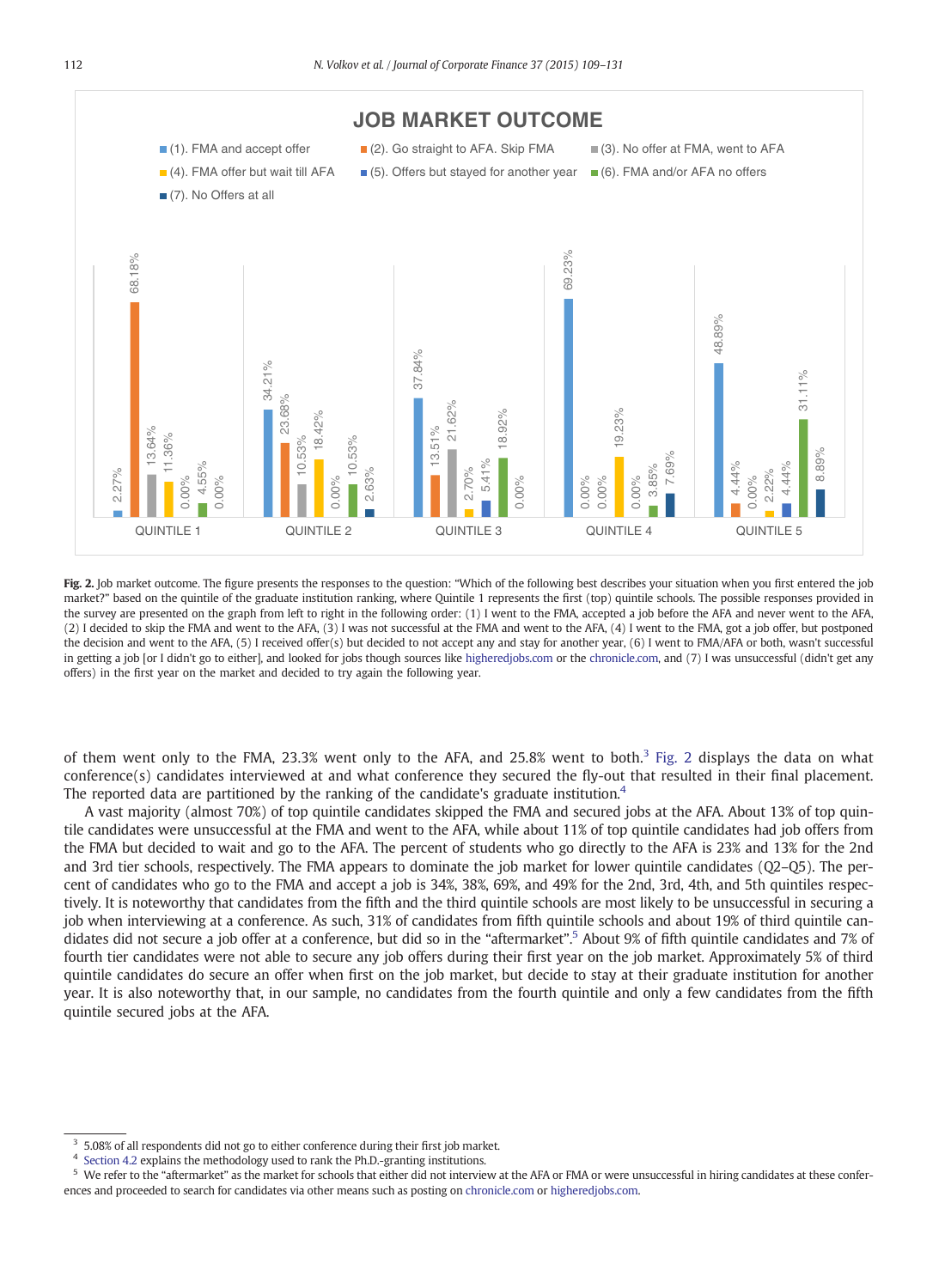#### <span id="page-4-0"></span>4. Methodology

#### 4.1. Survey

Don Chance from Louisiana State University maintains a list of U.S. universities that grant a Ph.D. in Finance.<sup>6</sup> We verify the list against the 2012–2014 FMA resume listings and add several universities to Don Chance's list. Our list contains 105 universities.<sup>7</sup> We conduct a survey of finance Ph.D. graduates from these universities who went on the job market for the first time between 2007 and 2015. The survey is anonymous. The questions of the survey can be found at www.[nikvolkov.com](http://nikvolkov.com).<sup>8</sup>

We obtain the contact information for recent graduates from: (1) the web sites of their graduate institutions and (2) the directors of finance Ph.D. programs in the U.S. Additionally, we asked finance professors at Ph.D.-granting institutions to forward the web link to our survey to their former students. Finally, we asked the prospective respondents to forward the link to the survey to their colleagues. $9$  We are indebted to everyone who contributed.

We acknowledge that our sample may be biased toward former candidates who were relatively successful on the job market. Successful candidates may be more likely to share their experience when solicited to participate in a survey. We review the summary statistics of the sample (see [Table 2](#page-7-0) and [Section 5.1](#page-5-0)) and do not find significant skewness of the data. We received 44, 36, 37, 26, and 42 responses from graduates of 1st, 2nd, 3rd, 4th, and 5th quintile schools respectively. The standard deviations of the starting salary levels and the research-teaching load index at institutions of first placement are similar for the graduates of all levels of Ph.D. programs.

#### 4.2. Graduate school rankings

School rankings, both of the graduate institution and the placement institution, are vital in identifying the attributes that contribute to the success of job market candidates. In order to maintain anonymity, we do not ask the respondent to provide us with the name of either their alma mater or the first placement institution. Instead, we ask the respondent to provide us with the quintile of their graduate school ranking. The quintile break down of schools is determined based on the Arizona State University finance department rankings. The ranking is based on the number of faculty publications in the top four finance journals (Journal of Finance, Journal of Financial Economics, Review of Financial Studies, and Journal of Financial and Quantitative Analysis) in the period of 2003–2013. We acknowledge that the ranking may be biased toward universities with large number of faculty or schools with a few very productive scholars. As the result of the ranking methodology, a few schools (e.g. Yale University or Carnegie Mellon University) may appear in a lower tier than commonly perceived.

We match the period covered by the ranking to the time when the surveyed students were in the Ph.D. programs at the respective institutions. Refer to [Appendix A](#page-21-0) to view the list of Ph.D.-granting schools and their rankings.

#### 4.3. Empirical measures of success at different stages of job market

We measure the success of the candidate at every stage of the job market process. A visual representation of the process is presented in [Fig. 1.](#page-2-0) The bottom of the figure provides the measures of success at each respective stage of the job market. If the candidate applied to schools that interviewed at both the FMA and the AFA, we combine the responses for the purpose of calculating all variables in the empirical tests reported in the paper.

#### 4.3.1. Pre-conference stage

Conference interviews allow the candidate to spend 30–60 min in front of her prospective employer. Naturally, a higher number of interviews should increase the chances of the candidate to secure fly-out invitations and, ultimately, job offers. At this stage we expect that a candidate's success depends solely on characteristics that are visible through the application documents.

We use two variables to measure the success of the candidate at the pre-conference stage of the process: (1) NumberInterviews  $-$  the number of invitations for conference or around-conference interviews that the candidate received<sup>10</sup>; (2) PercentInterviews — the ratio of the number of conference and around-conference interviews to the number of applications sent out by the applicant at the pre-conference stage of the process.

#### 4.3.2. Conference stage

We assume that, if a candidate was granted a conference interview, her credentials satisfy the requirements of the school in general, thus the primary focus of the conference interviews is to determine whether the candidate's personality and future

<sup>9</sup> Although we did not stop anyone from participating in the survey, we eliminated the few responses of participants who placed in non-academic positions.

<sup>6</sup> The list is available at the following link http://www.bus.lsu.edu/academics/fi[nance/faculty/dchance/MiscProf/doctoral.htm](http://www.bus.lsu.edu/academics/finance/faculty/dchance/MiscProf/doctoral.htm). The list includes several universities that did not yet graduate any students (Rice and Auburn).

<sup>7</sup> There are many foreign Ph.D. granting institutions, which graduate candidates that participate in the job market alongside the U.S. candidates. We do not include foreign universities' graduates in our sample.

<sup>8</sup> The direct link to the survey is http://www.nikvolkov.com/sites/www.nikvolkov.com/fi[les/media-downloads/general/nikanor-volkov-survey-39.pdf](http://www.nikvolkov.com/sites/www.nikvolkov.com/files/media-downloads/general/nikanor-volkov-survey-39.pdf)

<sup>&</sup>lt;sup>10</sup> In the recent years, some institutions chose to either substitute or complement the FMA interviews with Skype interviews. Such interviews generally take place within two weeks of the conference. We include such interviews in the calculation of this variable.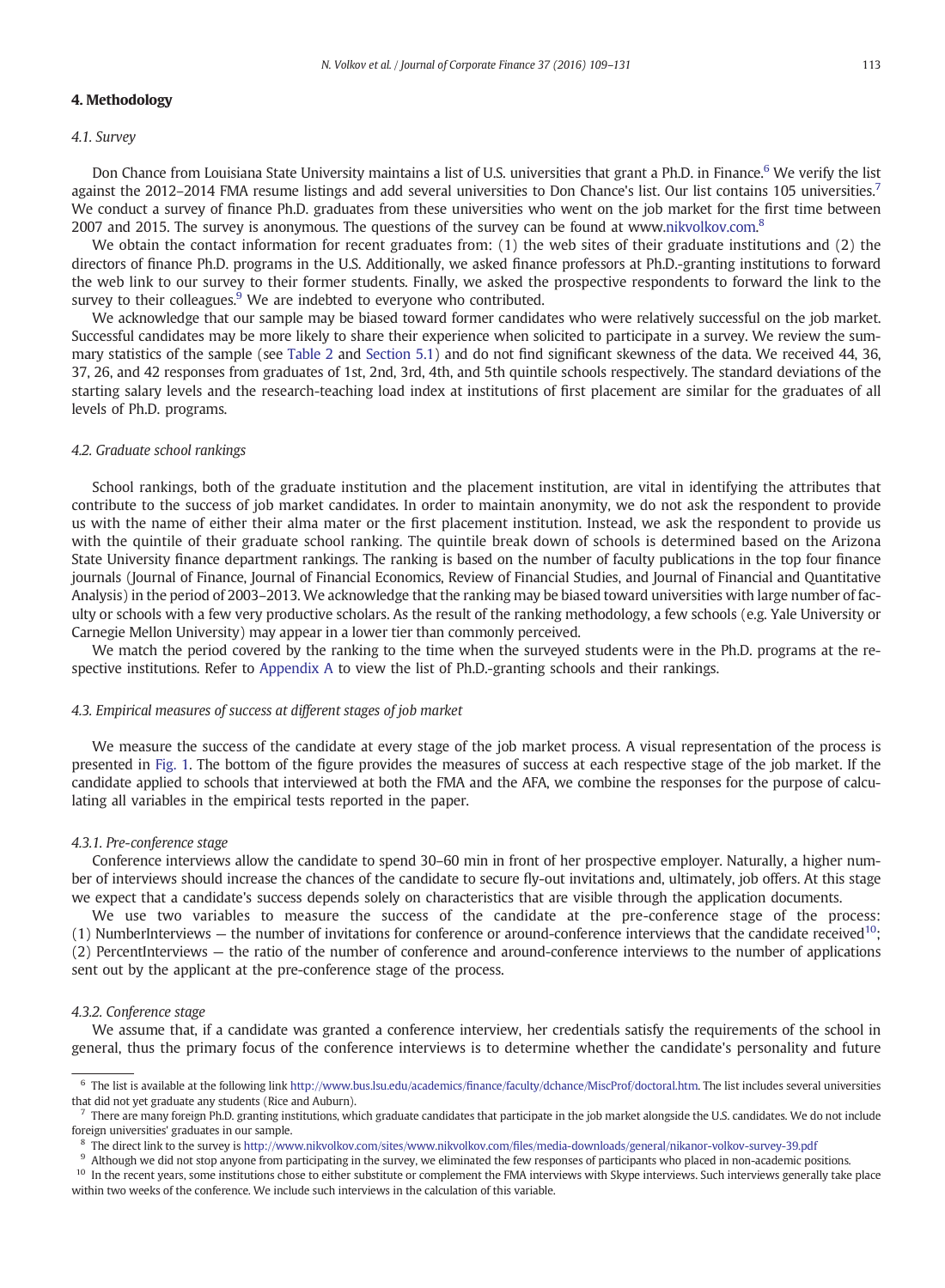<span id="page-5-0"></span>research and teaching agenda fits the department. Thus, at this stage, we expect that besides the candidate's credentials, her personal traits should have an impact on the success in the conversion of conference interviews into campus visits.

We use two measures of success at this stage of the process: (1) NumberFlyouts — the number of campus visit invitations that the candidate received following the conference interviews; (2) PercentFlyout — the ratio of the number of fly-outs to the number of interviews at the conference or around the conference.

#### 4.3.3. Fly-out stage

The central objective of the candidate on the fly-out stage of the job market is to convince the faculty of the interviewing institution that she has a promising research potential, has well-rounded presentation skills, and has a personality that would fit well in their department. The ultimate goal of the candidate at this stage is to secure job offers.

We employ two measures of success at this stage of the job market: (1) NumberOffers — the raw number of offers received following the campus visits; and (2) PercentOffers — the ratio of the number of offers to the number of fly-outs secured.

#### 4.3.4. Offer stage

If in previous stages of the job market all (most) of the decision rights were concentrated in the hands of the prospective employer. At this stage, assuming she has more than one offer, the candidate has some discretion over her future placement. This stage also is indicative of the ultimate success of the candidate on the job market.

We employ two measures of success at this stage:  $(1)$  Salary  $-$  the level of the salary secured by the candidate represented either by the exact salary obtained (if provided during the survey) or by the median of the range chosen by the respondent; (2) ResearchTeachingIndex — an index that combines the level of research requirements and the teaching load at the placement institution. We build the index by combining questions that pertain to the level of the research and teaching requirements at the hiring institution and assigning numerical values to the research and teaching components of the first placement. The scale ranges from 2 to 8, where the higher number represents higher research and lower teaching requirements. Since the Ph.D. degree prepares candidates for research-oriented careers, we assume that higher research requirements and lower teaching loads constitute a more successful job market placement.<sup>11</sup> A higher value of the index implies a better quality school.

#### 4.3.5. Satisfaction of the candidate at the first placement institution

Finally, we ask the candidates to rank the level of their happiness with the secured position immediately upon accepting the offer and after at least one year spent on the job. The questions provide a scale of 0 to 10, where 0 is extremely unhappy and 10 is extremely happy. The variable Initial Satisfaction proxies for the level of happiness at the time of accepting the offer and the variable Current Satisfaction proxies for the happiness of the candidate with the first position after at least one year of employment.<sup>12</sup>

#### 4.4. Model and explanatory variables

We use various specifications of the following OLS regression model to determine the factors that contribute to success on different stages of the job market:

Dep Variable:  $= \alpha + \beta_1$ Gender:  $+ \beta_2$ AgeMarket:  $+ \beta_2$ ImmigrationStatus:  $+ \beta_2$ Caucasian:  $+ \beta_2$ Ranking 1:  $+$  $\beta_6$ Ranking  $2_i + \beta_7$ Ranking  $4_i + \beta_8$ Ranking  $5_i + \beta_9$ NumberApps<sub>i</sub> +  $\beta_{10}$ Proposed<sub>i</sub> +  $\beta_{11}$ Defended<sub>i</sub> +  $\beta_{12}$ CustomLetters<sub>i</sub> +  $\beta_{13}$ PostedCVOnline<sub>i</sub> +  $\beta_{14}$ PriorConferences<sub>i</sub> +  $\beta_{15}$ AFAorWFA<sub>i</sub> +  $\beta_{16}$ PriorPublications<sub>i</sub> +  $\beta_{17}$ RRs<sub>i</sub> +  $\beta_{18}$ WorkExperience<sub>i</sub> +  $\beta_{19}$ Certifications<sub>i</sub> +  $\beta_{20}$ CoursesTaught<sub>i</sub> +  $\beta_{21}$ Network<sub>i</sub> +  $\beta_{22}$ ConfidenceConf<sub>i</sub> +  $\beta_{23}$ ConfidenceFlyout<sub>i</sub> +  $\beta_{24}$ Personality<sub>i</sub> +  $e_i$ ,

 $(1)$ 

where Dep Variable is the measure of success as discussed in [Section 4.3](#page-4-0). The explanatory variables are generated based on the responses to the survey. The definitions of the explanatory variables are provided in [Table 1.](#page-6-0)

#### 5. Empirical results

#### 5.1. Summary statistics

[Table 2](#page-7-0) reports the summary statistics for all variables used in the study. We report the statistics for the overall sample and for subsamples based on the quintile of the school ranking. Out of the 237 respondents, 32 did not respond to the question pertaining to the quintile of their graduate school ranking. We report the summary statistics for this group in a separate column.

The average number of conference interviews (NumberInterviews) for all candidates is 14.70 with candidates of top quintile schools getting 21.57 interviews and fifth quintile schools only 9.78. The conversion of the applications into conference interviews (PercentInterviews) is also higher for top schools at 34.3% vs. 23.10% for fifth quintile school candidates. There is a monotonic decrease in

<sup>&</sup>lt;sup>11</sup> This statement appears to be generally true from the perspective of the Ph.D. granting institution, which is not always in accordance with the candidate's personal preference.

<sup>&</sup>lt;sup>12</sup> The question regarding current happiness is posed only to respondents who already spent at least a year on the job and have not switched employers since the first placement.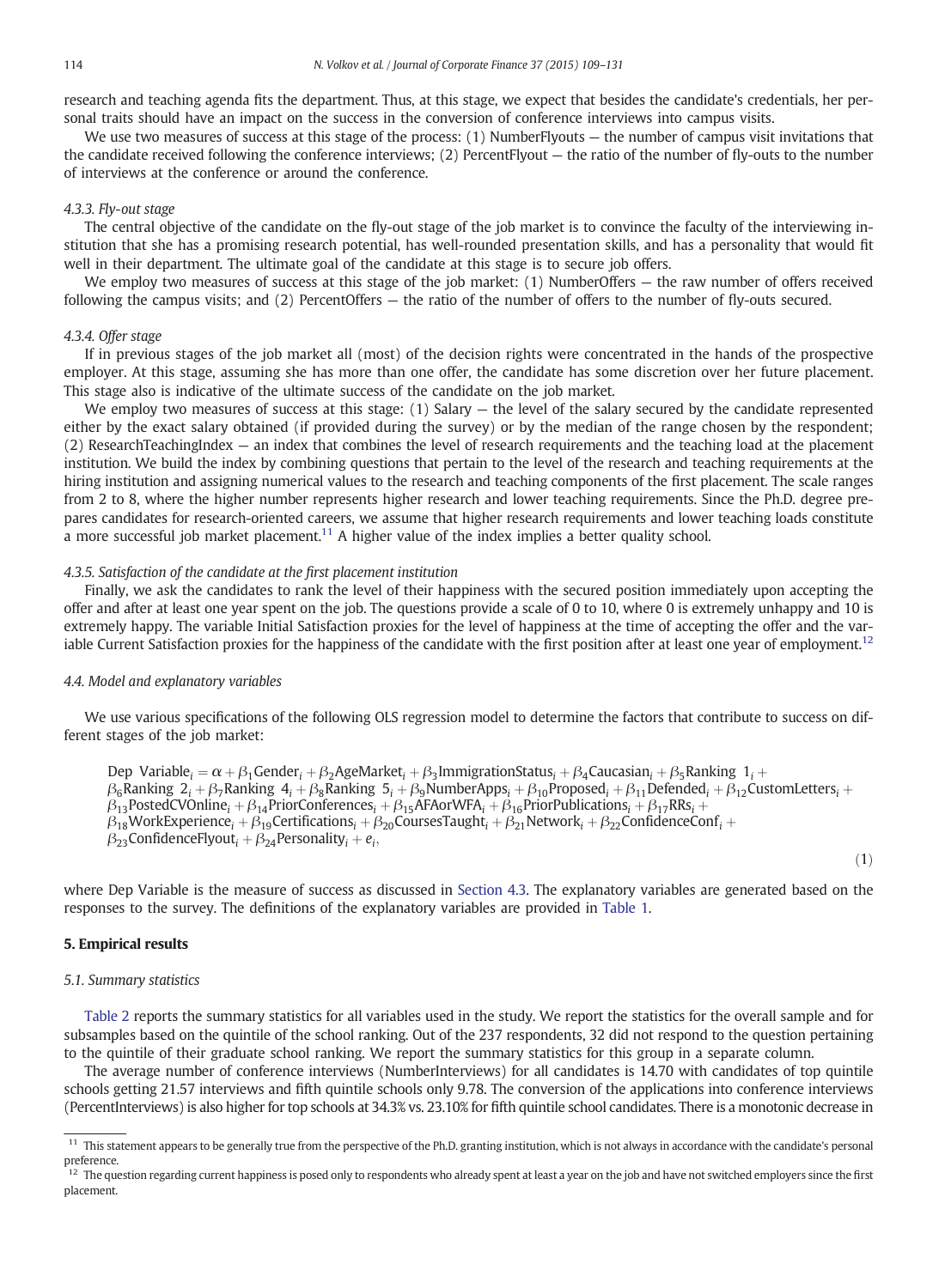#### <span id="page-6-0"></span>Explanatory variables.

The table reports the variable names and their definitions. All variables are created based on the responses to specific survey questions. The list of survey questions and possible answers can be obtained from www.nikvolkov.com

| Explanatory<br>variable  | Description                                                                                                                                                                                                             |
|--------------------------|-------------------------------------------------------------------------------------------------------------------------------------------------------------------------------------------------------------------------|
| Gender                   | Dummy variable that equals 1 if the candidate is a male and 0 otherwise                                                                                                                                                 |
| AgeMarket                | The age of the candidate when first on the job market                                                                                                                                                                   |
| ImmigrationStatus        | Dummy variable that equals 1 if the candidate was a U.S. citizen or permanent resident at the time when first on the market and 0<br>otherwise                                                                          |
| Caucasian                | Dummy variable that equals 1 if the applicant's race is white Caucasian and 0 otherwise                                                                                                                                 |
| Ranking 1 (2, 4, 5)      | Dummy variable that equals 1 if the respondent indicated that she went to a school that falls in the 1st (2nd, 4th, or 5th) quintile of<br>school ranking based on Arizona State University finance department rankings |
| NumberApps               | The number of applications for employment that the candidate submitted                                                                                                                                                  |
| Proposed                 | Dummy variable that equals 1 if the candidate proposed the dissertation topic prior to going on the market and 0 otherwise                                                                                              |
| Defended                 | Dummy variable that equals 1 if the candidate defended the dissertation prior to going on the market and 0 otherwise                                                                                                    |
| CustomLetters            | Dummy variable that equals 1 if the candidate wrote customized cover letters to accompany the application and 0 if the same cover<br>letters was used for all applications                                              |
| PostedCVOnline           | Dummy variable that equals 1 if the candidate posted the CV online though a placement center, like the FMA, and 0 otherwise                                                                                             |
| PriorConferences         | Dummy variable that equals 1 if the candidate presented his/her work at one or more academic conferences prior to going to the market<br>and 0 otherwise                                                                |
| <b>AFAorWFA</b>          | Dummy variable that equals 1 if the candidate presented at the AFA or WFA and 0 otherwise                                                                                                                               |
| <b>PriorPublications</b> | Dummy variable that equals 1 if the candidate had accepted publications prior to going on the market and 0 otherwise                                                                                                    |
| <b>RRs</b>               | Dummy variable that equals 1 if the candidate had an invitation to revise and resubmit a paper to a journal while on the market and 0<br>otherwise                                                                      |
| WorkExperience           | Dummy variable that equals 1 if the candidate had prior industry work experience and 0 otherwise                                                                                                                        |
| Certifications           | Dummy variable that equals 1 if the candidate was a CFA, CFP, or other finance-related charter holder and 0 otherwise                                                                                                   |
| CoursesTaught            | Prior teaching experience, represented by the number of different courses taught prior to going to the market                                                                                                           |
|                          | Dummy variable that equals 1 if the hiring institution had any faculty member with close ties to the faculty of the graduating school and                                                                               |
| Network                  | 0 otherwise. This variable is created based on a survey answer, thus it reflects the candidate's perception of the network of the faculty                                                                               |
|                          | members of his graduating institution. The perception of the candidate may differ from the actual extent of the network.                                                                                                |
| ConfidenceConf           | The level of confidence of the candidate during the conference interview stage as indicated in the survey response measured on a scale<br>from 1 to 10 where 10 is the highest.                                         |
| ConfidenceFlyout         | The level of confidence of the candidate during the fly-out stage as indicated in the survey response measured on a scale from 1 to 10<br>where 10 is the highest.                                                      |
| Personality              | The personality index generated using seven survey questions from psychology research (see for example Martin (1997)). A higher<br>value indicates a more outgoing/extroverted personality.                             |

the average value of both variables as the ranking of the school decreases. This result is expected as the candidates of higher ranked schools are more desirable by potential employers. Notably, the top school candidates apply to more schools (NumberApps) — on average, they apply to 73.02 schools compared to the mean of 63.13 for the entire sample.<sup>13</sup> Similarly, there is also a monotonic decrease in the average number of submitted applications with the drop in the ranking of the graduate school. It is possible that applicants from all schools apply to most open positions at and below the level of their Ph.D.-granting institution.<sup>14</sup>

Top school candidates also get significantly more campus visit invitations (NumberFlyouts) with a candidate being offered on average 8.45 fly-outs, which compares to the overall sample average of 5.27 and only 2.92 for the fifth quintile candidates. Interestingly, the lowest interview to fly-out conversion ratios (PercentFlyout) are observed for candidates from the third and fourth quintiles of school ranking, 25.61 and 24.06% respectively. In contrast, the candidates from top schools convert 34.36% of conference interviews and fifth quintile candidates get an invitation to visit the campus 29.77% of the time.

The NumberOffers variable exhibits a pattern that is similar to that of previously discussed variables. The number of offers is 3.45, 2.50, 2.30, 2.00, and 1.30 for the 1st, 2nd, 3rd, 4th, and 5th quintiles of school ranking respectively. The conversion of flyouts to offers is the lowest for the two top quintiles of school (44.02 and 45.07% respectively vs. the average of 53.50% for the entire sample). This result may be explained by the fact that higher ranked schools, which tend to be the employers of top school graduates, are more selective when hiring. They may invite more candidates to campus visits, which would result in higher number of fly-outs and lower conversion numbers for top school graduates.<sup>15</sup>

Not surprisingly, a decrease in the level of average salary (Salary) is observed as one moves from the top to the fifth quintile of graduate school ranking. The top school candidates in our sample obtain an average compensation of \$187,420 versus the average of \$142,900 for the entire sample and only \$104,860 for the fifth quintile. We compare the salary figures to those of the AACSB Salary Reports for 2007–2015 and our averages are consistent. One notable observation from the starting salary information is a virtual lack of difference in compensation secured by candidates representing the 3rd (\$127,250) and the 4th (\$126,960) quintiles of school ranking.

 $13$  The maximum number of applications submitted is 190 and the minimum number is 18.

<sup>&</sup>lt;sup>14</sup> It is generally believed that a graduate cannot obtain her first position at an institution that is ranked higher than the university she graduates from. Thus, top school candidates have a greater number of prospective employers than candidates from lower tier schools.

<sup>&</sup>lt;sup>15</sup> This could also be budget-related. Coles [et al. \(2010\)](#page-21-0) describes how long the offer is valid for. At top schools' offers are very long because they make offers to all candidates they liked, regardless of their need. Smaller schools' offers are shorter because they need to move to the next candidate on the list.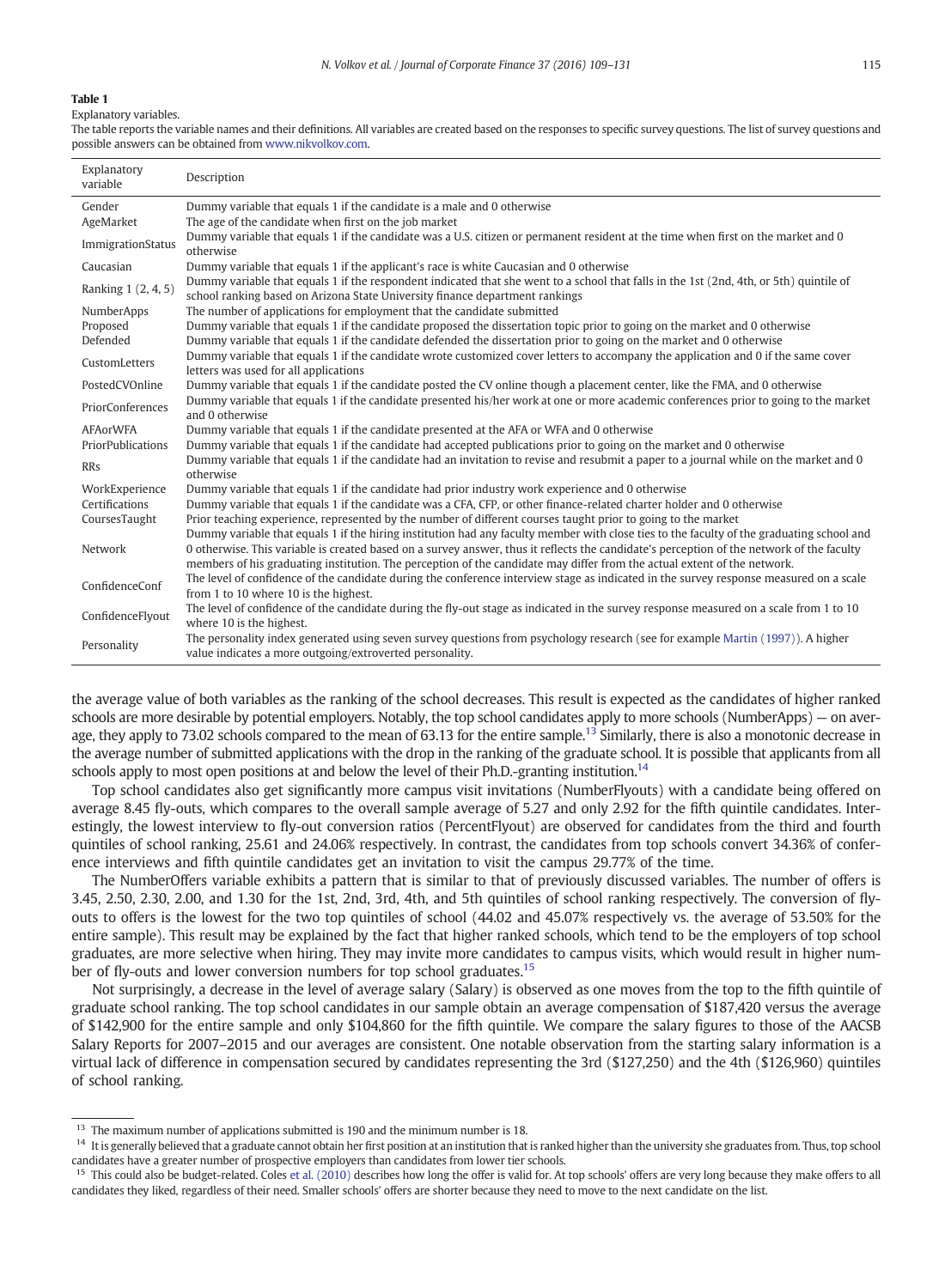#### <span id="page-7-0"></span>Summary statistics.

The table presents summary statistics for the variables used in the empirical tests used in the study for the overall sample and by quintile of school ranking based on Arizona State University ranking of finance department number represents the mean of the variable, the second (in parentheses) is the standard deviation of the variable, the third [in brackets] is the number of observations. The variable descriptions are as follows: NumberInte the number of interviews that a candidate had at or around the conferences; PercentInterviews is the ratio of the number of conference and around-conference interviews to the number of applications that a candidate submitt NumberFlyouts is the number of fly-outs that the candidate was invited to; PercentFlyouts is the ratio of the number of flyouts to the number of conference and around-conference interviews that the candidate had; NumberOff is the number of job offers that the candidate received; PercentOffers is the ratio of the number of offers to the number of fly-outs; Salary is the salary that the candidate secured when first on the job market; ResearchT is the index that combines the teaching load and the research requirements of the first placement institution (a higher index constitutes a more research-oriented institution). The definitions of the rest of the variables with [Table](#page-6-0) 1.

| Quintile of graduating school ranking |                     |                     |                     |                     |                     |                      |                     |  |  |  |
|---------------------------------------|---------------------|---------------------|---------------------|---------------------|---------------------|----------------------|---------------------|--|--|--|
|                                       | Overall sample      |                     | 2                   | 3                   | 4                   | 5                    | Ouintile unknown    |  |  |  |
| <b>Dependent variables</b>            |                     |                     |                     |                     |                     |                      |                     |  |  |  |
| NumberInterviews                      | 14.70 (12.00) [217] | 21.57 (14.26) [44]  | 15.86 (12.31) [36]  | 13.77 (10.18) [37]  | 13.04 (7.68) [26]   | 9.78(7.42)[42]       | 12.81 (14.17) [32]  |  |  |  |
| PercentInterviews                     | .2808 (.2685) [215] | .343 (.2791) [44]   | .2966 (.2436) [36]  | .2962 (.3510) [36]  | .2689 (.1755) [26]  | .2310 (.1815) [41]   | .1464 (.1428) [32]  |  |  |  |
| NumberFlyouts                         | 5.27 (4.16) [199]   | 8.45(4.14)[42]      | 5.83 (3.64) [36]    | 4.53 (3.88) [32]    | 3.38(2.39)[24]      | 2.92(2.50)[39]       | 5.58(5.15)[26]      |  |  |  |
| PercentFlyouts                        | .3218 (.2101) [178] | .3436 (.1482) [37]  | .3709 (.2039) [31]  | .2561 (.1576) [28]  | .2406 (.1233) [24]  | .2977 (.2251) [36]   | .4279 (.3377) [22]  |  |  |  |
| <b>NumberOffers</b>                   | 2.49(2.21)[212]     | 3.45(2.18)[44]      | 2.50(1.58)[36]      | 2.30(1.98)[36]      | 2.00(1.50)[26]      | 1.30(1.35)[42]       | $3.42(.46)$ [28]    |  |  |  |
| PercentOffers                         | .5350 (.3399) [191] | .4402 (.2243) [42]  | .4507 (.2110) [34]  | .5522 (.2705) [34]  | .6723 (.2935) [21]  | .5195 (.5011) [37]   | .7068 (.4007) [23]  |  |  |  |
| Salary                                | 142.9 (48.07) [205] | 187.42 (33.97) [42] | 158.37 (38.84) [37] | 127.25 (37.81) [39] | 126.96 (40.93) [25] | 104.86 (27.73) [44]  | 156.55 (62.86) [18] |  |  |  |
| ResearchTeachingIndex                 | 5.41 (1.67) [203]   | 6.97(.6043)[42]     | 5.83 (1.50) [36]    | 4.88 (1.29) [36]    | 4.87 (1.78) [24]    | 4.15(1.49)[46]       | 5.94 (1.47) [19]    |  |  |  |
| Initial satisfaction                  | 8.07 (1.88) [210]   | 8.39(1.61)[44]      | 8.29 (1.59) [38]    | 7.15 (2.38) [39]    | 8.16(1.49)[25]      | 8.27(1.72)[45]       | 8.21 (1.79) [19]    |  |  |  |
| <b>Independent variables</b>          |                     |                     |                     |                     |                     |                      |                     |  |  |  |
| Gender                                | .7679 (.4230) [237] | .8636 (.3471) [44]  | .8157 (.3928) [38]  | .7179 (.4558) [39]  | .8076 (.4019) [26]  | .6382 (.4856) [47]   | .7906 (.4116) [43]  |  |  |  |
| AgeMarket                             | 32.38 (6.22) [232]  | 29.54 (3.52) [42]   | 32.00 (5.97) [38]   | 32.94 (5.84) [39]   | 32.92 (7.26) [26]   | 34.57 (6.51) [47]    | 32.22 (7.08) [40]   |  |  |  |
| ImmigrationStatus                     | .6000 (.4909) [235] | .5681 (.5010) [44]  | .6052 (.4953) [38]  | .5897 (.4983) [39]  | [26] (4523).7307.   | .6382 (.4856) [47]   | .5121 (.5060) [41]  |  |  |  |
| Caucasian                             | .6480 (.4786) [233] | .6976 (.4647) [43]  | .6578 (.4807) [38]  | .5789 (.5003) [38]  | .7307 (.4523) [26]  | .6595 (.4789) [47]   | .5853 (.4987) [41]  |  |  |  |
| NumberApps                            | 63.13 (38.79) [224] | 73.02 (37.96) [44]  | 68.78 (46.53) [37]  | 69.32 (37.00) [38]  | 55.42 (28.63) [26]  | 53.54 (38.72) [42]   | 56.02 (36.82) [38]  |  |  |  |
| Proposed                              | .8185 (.3861) [237] | .8181 (.3901) [44]  | .8684 (.3425) [38]  | .8461 (.3655) [39]  | .9615 (.1961) [26]  | .8085 (.3977) [47]   | .6744 (.4741) [43]  |  |  |  |
| Defended                              | .1072 (.3101) [233] | .0930 (.2939) [43]  | .1315 (.3425) [38]  | .0769 (.2699) [39]  | .1153 (.3258) [26]  | .1111 (.3178) [45]   | .1190 (.3277) [42]  |  |  |  |
| CustomLetters                         | ,7751 (.4185) [209] | .6136 (.4925) [44]  | .8421 (.3695) [38]  | .7948 (.4091) [39]  | .9230 (.2717) [26]  | .7872 (.4136) [47]   | .7333 (.4577) [15]  |  |  |  |
| PostedCVOnline                        | .5693 (.4963) [209] | .2954 (.4615) [44]  | .5000 (.5067) [38]  | .5897 (.4983) [39]  | .8076 (.4019) [26]  | .7234 (.4521) [47]   | $.6000(.5070)$ [15] |  |  |  |
| PriorConferences                      | [206] (4434).7330   | .5454 (.5036) [44]  | .6578 (.4807) [38]  | .7368 (.4462) [38]  | .8076 (.4019) [26]  | .8936 (.3116) [47]   | .8461 (.3755) [13]  |  |  |  |
| <b>AFAorWFA</b>                       | .0817 (.2746) [208] | .0909 (.2908) [44]  | .1052 (.3110) [38]  | .1025 (.3073) [39]  | .0384 (.1961) [26]  | $.0425(.2040)$ [47]  | .1428(.3631)[14]    |  |  |  |
| PriorPublications                     | .3429 (.4758) [207] | .2558 (.4414) [43]  | .1315 (.3425) [38]  | .2820 (.4588) [39]  | .3076 (.4706) [26]  | .6382 (.4856) [47]   | .4285(.5135)[14]    |  |  |  |
| RRs                                   | .2621 (.4408) [206] | .2500 (.4380) [44]  | .1315 (.3425) [38]  | .2162 (.4173) [37]  | .3076 (.4706) [26]  | .3617 (.4856) [47]   | .3571 (.4972) [14]  |  |  |  |
| WorkExperience                        | .6521 (.4774) [207] | .5348 (.5046) [43]  | .6842 (.4710) [38]  | .6666 (.4775) [39]  | .6923 (.4706) [26]  | .7234 (.4521) [47]   | .5714 (.5135) [14]  |  |  |  |
| Certifications                        | .1196 (.3252) [209] | .1136 (.3210) [44]  | .1052 (.3110) [38]  | .2307 (.4268) [39]  | .0769 (.2717) [26]  | $.1063$ (.3116) [47] | 0.000(0.000)[15]    |  |  |  |
| CoursesTaught                         | 2.67 (1.00) [207]   | 1.88(.84)[44]       | $2.63(.88)$ [38]    | $2.69(.89)$ [39]    | $2.96(.99)$ [26]    | 3.40(.74)[47]        | $2.15(.98)$ [13]    |  |  |  |
| Network                               | .3186 (.4670) [204] | .3181 (.4711) [44]  | .3684 (.4888) [38]  | .2564 (.4423) [39]  | .3200 (.4760) [26]  | .3260 (.4739) [46]   | .3333 (.4923) [12]  |  |  |  |
| ConfidenceConf                        | 6.98 (2.10) [200]   | 7.15 (2.05) [44]    | 7.34 (1.90) [38]    | 6.68(1.78)[39]      | 6.46(2.33)[26]      | 7.21 (2.25) [42]     | 6.50(.49) [12]      |  |  |  |
| ConfidenceFlyout                      | 7.64 (1.70) [199]   | 7.31 (1.70) [44]    | 7.71 (1.81) [38]    | 7.23 (1.66) [39]    | 8.08(1.16)[23]      | 7.97 (1.82) [44]     | 8.00(1.67)[11]      |  |  |  |
| Personality                           | 22.05 (5.76) [200]  | 22.07 (5.90) [43]   | 23.10 (6.68) [38]   | 21.31 (5.74) [38]   | 21.2 (4.94) [25]    | 21.82 (5.37) [47]    | 24.22 (5.26) [9]    |  |  |  |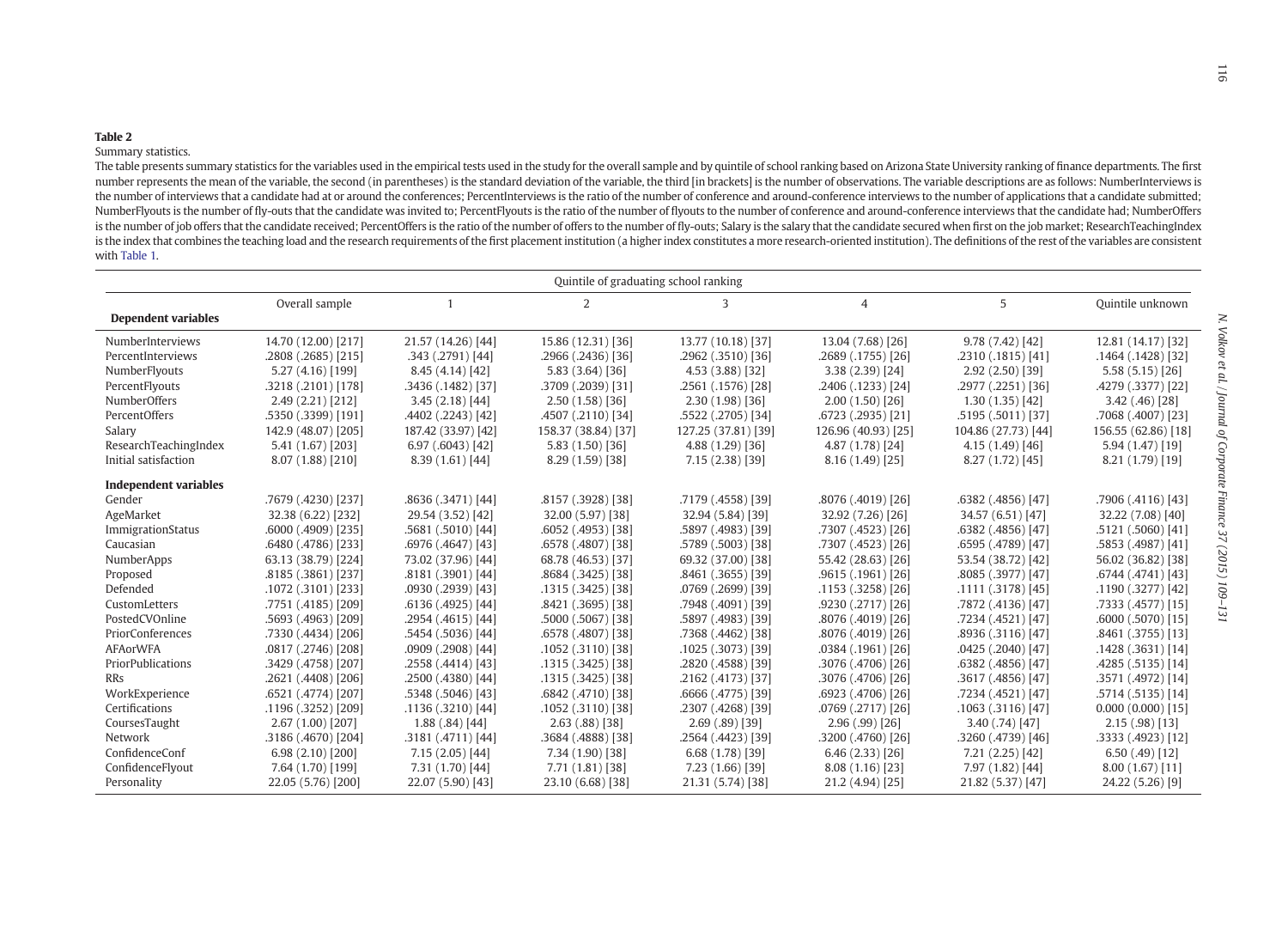<span id="page-8-0"></span>Similar patterns are observed when examining the level of teaching and research requirements of first placement institutions (ResearchTeachingIndex). The graduates of higher level schools secure positions with much higher research and lower teaching requirements when compared to graduates of lower level schools. Once again, the value of the ResearchTeachingIndex is virtually the same for the graduates of 3rd (4.88) and the 4th (4.87) quintile schools.

The data suggest that top quintile schools graduate more male students (86.36%) then fifth quintile schools (63.82%).<sup>16</sup> Furthermore, the average age (AgeMarket) of the top school candidates when first on the market is 29.54 and it increases monotonically to 34.57 for the fifth quintile graduates. This observation, coupled with the level of work experience (WorkExperience)

#### Table 3

#### Pre-conference stage.

The table presents the results for the tests of success on the pre-conference stage of the job market using Eq. [\(1\).](#page-5-0) The dependent variable in models (1), (2), and (3) is NumberInterviews, which is the number of interviews that a candidate had at or around the conferences. The dependent variable in models (4), (5), and (6) is PercentInterviews, which is the ratio of the number of conference and around-conference interviews to the number of applications that a candidate submitted. The def-initions of the explanatory variables are consistent with [Table 1.](#page-6-0) The reported statistics from top to bottom are the coefficient and the p-values for them. The \*, \*\*, and \*\*\* represent significance at 10, 5, and 1% level, respectively. VIF ranges for models (1)–(6) are: 1.06–1.75, 1.12–2.19, 1.12–2.21, 1.06–1.75, 1.13–2.33, 1.13–2.34.

|                   |             | NumberInterviews |             |            | PercentInterviews |             |
|-------------------|-------------|------------------|-------------|------------|-------------------|-------------|
| Variable          | (1)         | (2)              | (3)         | (4)        | (5)               | (6)         |
| Gender            | .307        | $-1.561$         | $-1.424$    | $-.053$    | $-.023$           | $-.030$     |
|                   | (0.865)     | (0.368)          | (0.444)     | (0.234)    | (.591)            | (.477)      |
| AgeMarket         | $-0.076$    | 0.045            | 0.013       | .002       | .003              | .003        |
|                   | (0.565)     | (0.705)          | (0.918)     | (0.673)    | (.415)            | (.437)      |
| ImmigrationStatus | $-0.281$    | 1.248            | 0.914       | $-.003$    | $-.018$           | $-.026$     |
|                   | (0.869)     | (0.473)          | (0.620)     | (0.954)    | (.685)            | (.590)      |
| Caucasian         | 1.153       | 2.234            | 2.973       | .086       | .044              | .056        |
|                   | (0.540)     | (0.242)          | (0.121)     | (0.110)    | (.316)            | (.262)      |
| Ranking 1         | 9.165***    | 8.223***         | 8.810***    | .072       | .078              | .081        |
|                   | (0.001)     | (0.003)          | (0.002)     | (0.332)    | (.282)            | (.266)      |
| Ranking 2         | 2.008       | 2.025            | 2.287       | $-.002$    | .036              | .040        |
|                   | (0.462)     | (0.407)          | (0.335)     | (0.973)    | (.581)            | (.534)      |
| Ranking 4         | 2.008       | $-0.847$         | $-0.835$    | $-.067$    | $-.083$           | $-.069$     |
|                   | (0.462)     | (0.727)          | (0.722)     | (0.351)    | (.226)            | (.306)      |
| Ranking 5         | $-4.703**$  | $-5.384**$       | $-5.943***$ | $-.106$    | $-.139**$         | $-.139**$   |
|                   | (0.032)     | (0.020)          | (0.009)     | (0.152)    | (.016)            | (.021)      |
| NumberApps        |             | $.110***$        | $.104***$   |            | $-.003***$        | $-.003***$  |
|                   |             | (0.000)          | (0.000)     |            | (.000)            | (.000)      |
| Proposed          |             | $-1.525$         | $-2.391$    |            | $-.004$           | $-.018$     |
|                   |             | (0.503)          | (0.318)     |            | (.916)            | (.709)      |
| Defended          |             | $-3.269$         | $-2.932$    |            | .022              | .042        |
|                   |             | (0.354)          | (0.407)     |            | (.826)            | (.706)      |
| CustomLetters     |             | $-0.543$         | $-0.441$    |            | $-.004$           | $-.015$     |
|                   |             | (0.796)          | (0.846)     |            | (.930)            | (.756)      |
| PostedCVOnline    |             | $-0.889$         | $-0.524$    |            | .033              | .034        |
|                   |             | (0.618)          | (0.768)     |            | (.432)            | (.463)      |
| PriorConferences  |             | 1.808            | 2.760       |            | .022              | .030        |
|                   |             | (0.380)          | (0.191)     |            | (.573)            | (.452)      |
| <b>AFAorWFA</b>   |             | 5.07             | 4.461       |            | .101              | .091        |
|                   |             | (0.149)          | (0.166)     |            | (.125)            | (.165)      |
| PriorPublications |             | $3.245*$         | $3.307*$    |            | $.070*$           | .064        |
|                   |             | (0.091)          | (0.080)     |            | (.092)            | (.175)      |
| <b>RRs</b>        |             | 1.795            | $-.637$     |            | .066              | .066        |
|                   |             | (0.262)          | (0.723)     |            | (.131)            | (.136)      |
| WorkExperience    |             | $-1.478$         | $-0.446$    |            | $-.014$           | $-.011$     |
|                   |             | (0.374)          | (0.838)     |            | (.645)            | (.749)      |
| Certifications    |             | .0489            | $-0.093$    |            | .066              | .057        |
|                   |             | (0.981)          | (0.917)     |            | (.331)            | (.396)      |
| CoursesTaught     |             | $-.387$          | 0.017       |            | $-.036$           | $-.037$     |
|                   |             | (0.648)          | (0.992)     |            | (.234)            | (.236)      |
| Network           |             |                  | 0.017       |            |                   | $-.018$     |
|                   |             |                  | (0.992)     |            |                   | (.562)      |
| Personality       |             |                  | $-0.267*$   |            |                   | $-.002$     |
|                   |             |                  | (0.071)     |            |                   | (.667)      |
| Intercept         | 16.833***   | 6.999            | 12.856**    | 0.244      | $.4135***$        | .474***     |
|                   | (0.000)     | (0.166)          | (0.026)     | (0.106)    | (0.001)           | (0.000)     |
| Adj. R-squared    | 0.2142      | 0.4051           | 0.4113      | 0.0837     | 0.3483            | 0.3551      |
| F probability     | $0.0000***$ | $0.0000***$      | $0.0000***$ | $0.0230**$ | $0.0000***$       | $0.0000***$ |
| N                 | 169         | 162              | 160         | 169        | 162               | 158         |

<sup>16</sup> We do not have the data to investigate whether this is a result of lower female enrollment or higher dropout rates of female students at top tier schools.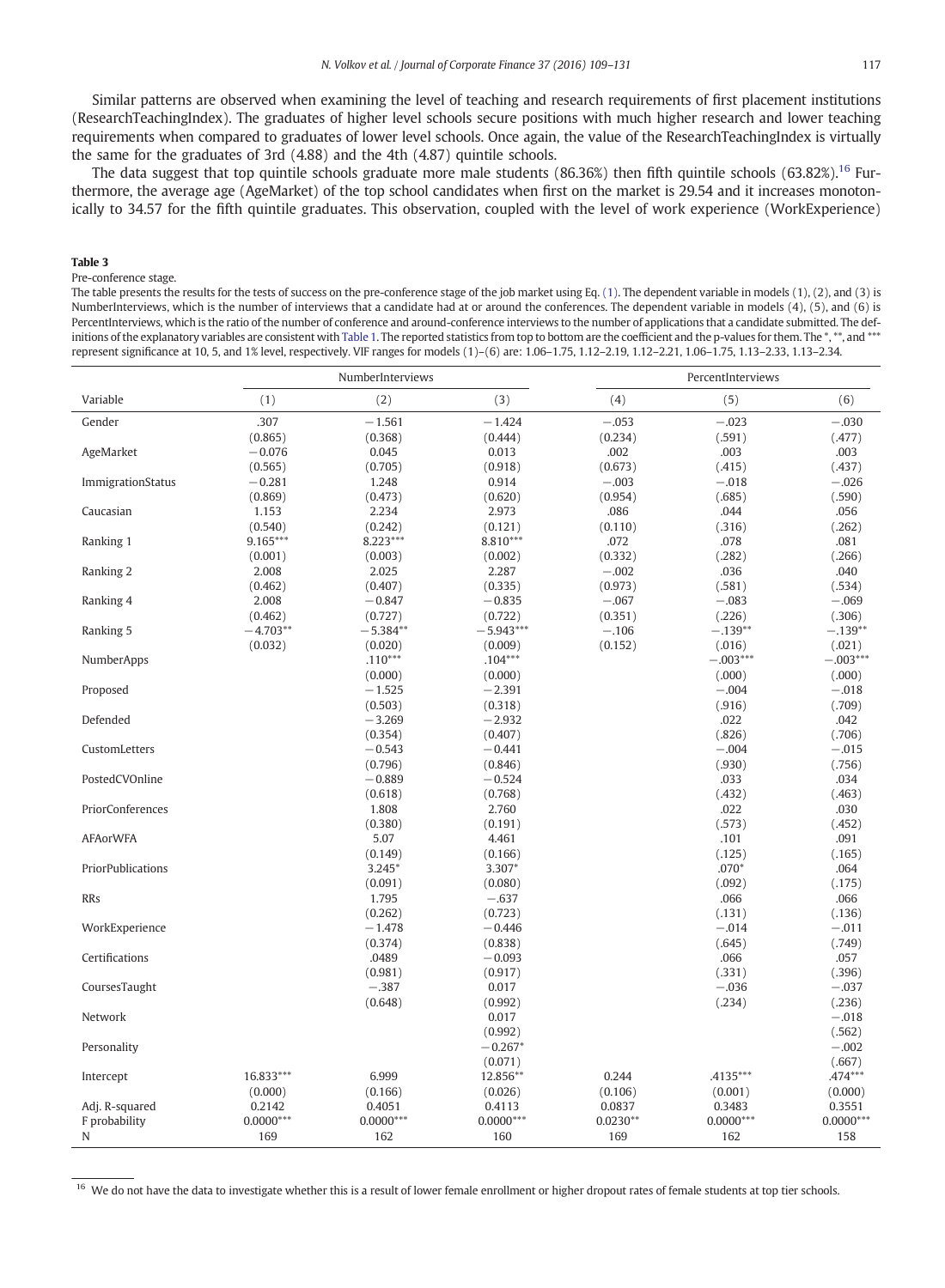<span id="page-9-0"></span>Conference Stage<sup>a</sup>.

The table presents the results for the tests of success on the conference stage of the job market using Eq. [\(1\).](#page-5-0) The dependent variable in models (1), (2), and (3) is Number Flyouts, which is the number of fly-outs that a candidate received invitations to following the conference interviews. The dependent variable in models (4), (5), and (6) is Percent Flyouts, which is the ratio of the number of fly-outs to the number of conference interviews a candidate had. The definitions of the explanatory variables are consistent with [Table 1.](#page-6-0) The reported statistics from top to bottom are the coefficient and the p-values for them. The \*, \*\*, and \*\*\* represent significance at 10, 5, and 1% level, respectively. VIF ranges for models (1)–(6) are: 1.08–1.80, 1.14–2.21, 1.15–2.27, 1.08–1.84, 1.15–2.43, and 1.16–2.43.

|                   | NumberFlyouts |             |             | PercentFlyouts |            |             |
|-------------------|---------------|-------------|-------------|----------------|------------|-------------|
| Variable          | (1)           | (2)         | (3)         | (4)            | (5)        | (6)         |
| Gender            | .115          | $-.146$     | $-.215$     | .011           | .022       | .010        |
|                   | (0.855)       | (0.824)     | (0.766)     | (0.760)        | (0.594)    | (0.795)     |
| AgeMarket         | $-.052$       | $-.045$     | $-.052$     | $-.001$        | $-.003$    | $-.005$     |
|                   | (0.161)       | (0.217)     | (0.207)     | (0.672)        | (0.316)    | (0.109)     |
| ImmigrationStatus | .022          | .305        | .176        | .025           | .0009      | $-.019$     |
|                   | (0.969)       | (0.608)     | (0.778)     | (0.413)        | (0.977)    | (0.498)     |
| Caucasian         | $1.751***$    | 1.871***    | $2.043***$  | $.081**$       | $.071**$   | $.073**$    |
|                   | (0.004)       | (0.004)     | (0.002)     | (0.014)        | (0.038)    | (0.018)     |
| Ranking 1         | $3.641***$    | $3.481***$  | 3.357***    | $.079**$       | $.073*$    | $.091**$    |
|                   | (0.000)       | (0.000)     | (0.000)     | (0.040)        | (0.056)    | (0.014)     |
| Ranking 2         | 1.145         | $1.432*$    | 1.323       | $.102**$       | $.113**$   | $.127***$   |
|                   | (0.200)       | (0.077)     | (0.116)     | (0.026)        | (0.015)    | (0.003)     |
| Ranking 4         | $-1.393*$     | $-.747$     | $-.238$     | $-.031$        | $-.036$    | .007        |
|                   | (0.085)       | (0.330)     | (0.758)     | (0.395)        | (0.382)    | (0.856)     |
| Ranking 5         | $-1.544**$    | $-1.829**$  | $-1.914**$  | .042           | .020       | .019        |
|                   | (0.035)       | (0.016)     | (0.022)     | (0.405)        | (0.684)    | (0.678)     |
| NumberApps        |               | $.024***$   | $.026***$   |                | $-.0005$   | $-.0006$    |
|                   |               | (0.002)     | (0.001)     |                | (0.211)    | (0.148)     |
| Proposed          |               | $-.958$     | $-1.124$    |                | $-.027$    | $-.051$     |
|                   |               | (0.202)     | (0.188)     |                | (0.482)    | (0.219)     |
| Defended          |               | $-.085$     | .019        |                | $-.021$    | $-.012$     |
|                   |               | (0.936)     | (0.986)     |                | (0.677)    | (0.810)     |
| CustomLetters     |               | $-1.310$    | $-1.666**$  |                | $-.056$    | $-.059$     |
|                   |               | (0.058)     | (0.017)     |                | (0.172)    | (0.175)     |
| PostedCVOnline    |               | $-.259$     | $-.332$     |                | .017       | .005        |
|                   |               | (0.669)     | (0.599)     |                | (0.550)    | (0.858)     |
| PriorConferences  |               | .145        | .197        |                | $-.001$    | $-.008$     |
|                   |               | (0.830)     | (0.771)     |                | (0.967)    | (0.819)     |
| <b>AFAorWFA</b>   |               | $2.315***$  | $2.002*$    |                | .020       | .044        |
|                   |               | (0.039)     | (0.074)     |                | (0.746)    | (0.501)     |
| PriorPublications |               | .848        | .820        |                | $-.018$    | .010        |
|                   |               | (0.162)     | (0.186)     |                | (0.565)    | (0.742)     |
| <b>RRs</b>        |               | 1.166**     | 1.072*      |                | $.061*$    | $.062*$     |
|                   |               | (0.027)     | (0.057)     |                | (0.057)    | (0.066)     |
| WorkExperience    |               | .994*       | .904        |                | $.088***$  | $.090***$   |
|                   |               | (0.064)     | (0.193)     |                | (0.003)    | (0.004)     |
| Certifications    |               | $-.047$     | $-.286$     |                | $-.029$    | $-.034$     |
|                   |               | (0.949)     | (0.720)     |                | (0.460)    | (0.366)     |
| CoursesTaught     |               | .1670       | .075        |                | .014       | .027        |
|                   |               | (0.579)     | (0.816)     |                | (0.442)    | (0.190)     |
| Network           |               |             | $-.277$     |                |            | $-.006$     |
|                   |               |             | (0.647)     |                |            | (0.850)     |
| ConfidenceConf    |               |             | $.261*$     |                |            | $-.016*$    |
|                   |               |             | (0.062)     |                |            | (0.060)     |
| Personality       |               |             | .008        |                |            | .003        |
|                   |               |             | (0.567)     |                |            | (0.166)     |
| Intercept         | 5.072***      | 3.886**     | 2.170       | $.222**$       | $.297***$  | .400***     |
|                   | (.001)        | (.021)      | (0.314)     | (0.017)        | (0.005)    | (0.001)     |
| Adj. R-squared    | 0.3239        | 0.4559      | 0.4648      | 0.1313         | 0.2195     | 0.3551      |
| F probability     | $0.0000***$   | $0.0000***$ | $0.0000***$ | $0.0011**$     | $0.0248**$ | $0.0087***$ |
| N                 | 171           | 162         | 154         | 155            | 148        | 141         |

<sup>a</sup> We eliminated 9 observations in models 4–6 because the ratio of fly-outs to interviews was higher than 1.00.

suggests that candidates of top schools are much more likely to enroll in the Ph.D. program immediately following their undergraduate or graduate degree. The summary statistics indicates that about 65% of candidates in our sample are Caucasian.

Candidates from the middle quintiles of school ranking appear to be more likely to customize the cover letters (CustomLetter) of their applications and the graduates of the two bottom quintile schools are much more likely to post their CVs on the FMA web site (PostedCVOnline).

The number of candidates who presented at one or more academic conferences (PriorConferences) increases monotonically as the level of graduate school drops. This result is intuitive as lower school students may be more likely to submit papers to conferences with higher acceptance levels. In the overall sample, 34.29% of candidates had prior publications. The percent of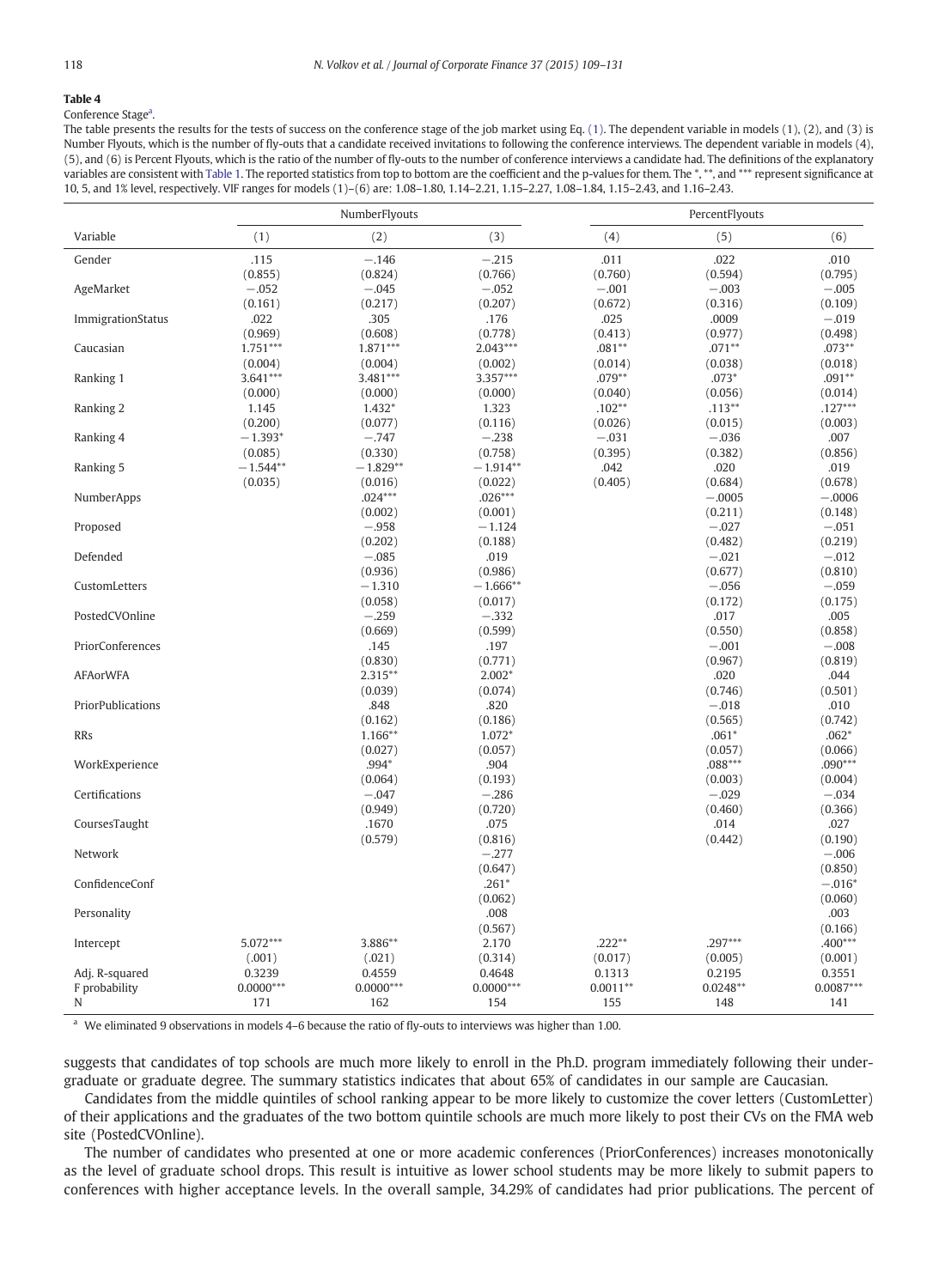<span id="page-10-0"></span>candidates with publications is fairly consistent for the first four quintiles of school rankings with the exception of the 2nd quintile (25.58, 13.15, 28.20, 30.76% for the 1st, 2nd, 3rd, and 4th respectively). Almost 64% of fifth quintile graduates come to market with an accepted publication. Again, this result may be driven by the fact that bottom school candidates are more likely to submit their work to lower quality journals. It is also possible that the faculty of lower ranked schools is more open to co-authorship with the students, which in turn results in more publications for prospective graduates. A similar, although not as pronounced, pattern is observed when the presence of revise and resubmits (RRs) is examined. Roughly 36% of candidates from fifth quintile schools have an invitation to resubmit a paper to a journal at the time they go to the market, which compares to the overall sample average of 25% and only 13.15% for the candidates from the 2nd quintile schools.

The number of courses taught prior to going to the market (CoursesTaught) increases gradually as the school quality drops. This is an expected observation, as lower level schools require more teaching of their Ph.D. students.

#### 5.2. Multivariate results

The results of various specifications of Eq. [\(1\)](#page-5-0) with the dependent variables NumberInterviews and PercentInterviews, which proxy for candidates' success at the pre-conference stage of the job market are presented in [Table 3.](#page-8-0) The results are reported based on the sample of observations for which respondents indicated the quintile of their graduate university ranking.

Models (1)–(3) show that the quintile of graduate school raking plays a determining role in the number of interviews that the candidates receive. Candidates from top schools, on average, get about nine more interviews than those from schools that fall in the third quintile of school ranking. Candidates from fifth quintile schools receive about five fewer interviews than those from the third quintile. The results also suggest a positive association between the number of applications submitted and the number of interviews. It appears that for every ten additional applications, the candidate receives one additional interview. Finally, candidates with prior publications receive three more interviews than those without any accepted papers.

Models (4)–(6) demonstrate that the conversion of applications into interviews is rather consistent for the first four quintiles of schools. The conversion ratio is significantly lower for fifth quintile candidates. Their ratio is 13.9 percentage points lower than that of the third quintile candidates. Furthermore, we provide some evidence that candidates with prior publications enjoy a higher application to interviews conversion ratio (see Model 5 in [Table 3\)](#page-8-0). Finally, despite the belief that networks are extremely important in securing conference interviews, we do not find this association in our sample.

The results for the measures of success at the conference stage of the job market are presented in [Table 4](#page-9-0). The results indicate a strong relation between the quality of the graduate school and both, the number of fly-out offers and the conversion ratio of conference interviews to campus visit invitations. Top school candidates receive 3.64 more fly-out offers than their middleranking schools colleagues, when candidates of fifth quintile schools receive 1.54 less campus visits than students in the 3rd quintile. Similarly, the ratio of fly-outs to interviews is higher for first and second quintile graduates. We also find that Caucasian candidates receive two more fly-out invitations and enjoy about 7 percentage points higher conversion of interviews to fly-out ratio than representatives of other races. This result is obtained while controlling for the immigration status of the candidate, which is insignificant in all model specifications.

Experience of presenting at the AFA and WFA and existence of a current invitation to resubmit a paper to a journal positively affect the number of fly-out offers and the fly-out to interview ratio. A positive relation between prior work experience and both the number of fly-outs and the conversion ratio is documented. This result may be explained by the fact that candidates with prior work experience are more comfortable in an interview setting and, thus, are more successful in convincing the interviewer that she is a worthy candidate. Furthermore, the level of a candidate's confidence at the conference interview is positively related to the number of campus visits secured.

We measure the success at the fly-out stage of the job market by the number of offers received and by the offers to accepted fly-outs conversion ratio (see [Table 5\)](#page-11-0). As with the results of the previous stages, we demonstrate that the number of offers variable is related to the quintile of graduating school ranking. Candidates from top quintile schools receive one more job offer while candidates of the fifth quintile schools receive 1.3 less job offers when compared to the third quintile graduates.

As in the case of the conference stage, Caucasian candidates secure more job offers. The number of applications submitted has a positive statistically significant effect on the number of offers received, but its economic significance is rather low. Experience of presenting at conferences has a significant effect on both the number of offers and the conversion of campus visits into job offers. This result indicates that it is helpful for the students to present their work to non-familiar audiences prior to going to the market. An invitation to resubmit a paper to a journal at the time of the job market and prior work experience also contribute significantly to the increase in the number of job offers. Surprisingly, candidates with professional certifications secure fewer offers and have lower conversion ratios. Finally, candidates with more outgoing personalities appear to be worse at converting campus visits into job offers. A possible explanation to this finding is that the faculty of the hiring institution may be alerted by overly outgoing candidates.

Finally, we investigate the factors that affect the measures of the overall success of the candidate on the job market. We use salary and the research to teaching index as the measure of success at this stage. The coefficients for Eq. [\(1\)](#page-5-0) are reported in [Table 6](#page-12-0). As in previous results, the quintile of graduate's Ph.D. school ranking plays a significant role in the level of compensation and the quality of the hiring university (measured by the research to teaching index). Candidates from top quintile schools receive annual salaries that are about \$50,000 higher than those of the third quintile schools. Students of the second quintile schools receive average compensation that is \$30,000 higher than the graduates of third quintile universities. Based on the results of model (1), in which we control only for the demographic attributes of the candidates, fifth quintile schools' graduates receive salaries that are \$21,000 less than those of the third quintile institutions. However, this result disappears when the resume and personal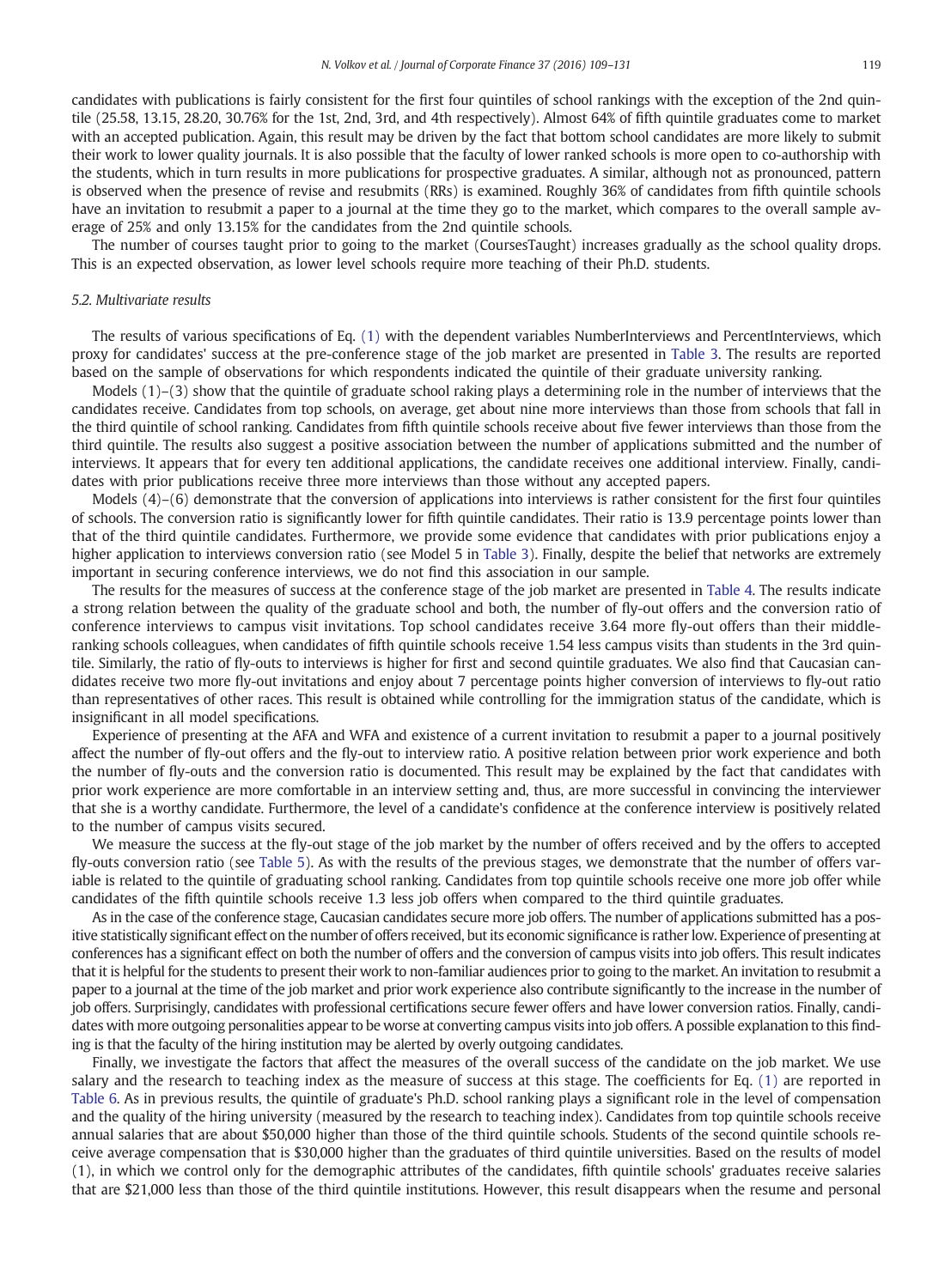<span id="page-11-0"></span>Fly-out stage.

The table presents the results for the tests of success on the fly-out stage of the job market using Eq. [\(1\).](#page-5-0) The dependent variable in models (1), (2), and (3) is NumberOffers, which is the number of job offers that a candidate received following the fly-outs. The dependent variable in models (4), (5), and (6) is PercentOffers, which is the ratio of the number of offers to the number of fly-outs a candidate had. The definitions of the explanatory variables are consistent with [Table 1](#page-6-0). The reported statistics from top to bottom are the coefficient and the p-values for them. The \*, \*\*, and \*\*\* represent significance at 10, 5, and 1% level, respectively. VIF ranges for models (1)–(6) are as follows: 1.07–1.72, 1.14–2.18, 1.14–2.17, 1.07–1.73, 1.14–2.20, 1.15–2.18.

|                   |             | NumberOffers |             |            | PercentOffers |            |
|-------------------|-------------|--------------|-------------|------------|---------------|------------|
| Variable          | (1)         | (2)          | (3)         | (4)        | (5)           | (6)        |
| Gender            | .143        | .029         | $-.049$     | $-.040$    | .022          | .004       |
|                   | (.580)      | (.913)       | (.867)      | (.570)     | (.726)        | (.945)     |
| AgeMarket         | $-.024$     | $-.032*$     | $-.036*$    | $-.004$    | $-.003$       | $-.003$    |
|                   | (.212)      | (.098)       | (.076)      | (.482)     | (.498)        | (.445)     |
| ImmigrationStatus | $-.033$     | .012         | $-.114$     | .001       | $-.017$       | $-.032$    |
|                   | (.904)      | (.965)       | (.708)      | (.981)     | (.746)        | (.541)     |
| Caucasian         | .467        | $.649**$     | .780**      | $-.094*$   | $-.055$       | $-.035$    |
|                   | (.113)      | (.040)       | (.013)      | (.095)     | (.310)        | (.520)     |
| Ranking 1         | $.876*$     | $1.016**$    | $1.150***$  | $-.108*$   | $-.085$       | $-.041$    |
|                   | (.056)      | (.022)       | (.010)      | (.093)     | (.250)        | (.562)     |
| Ranking 2         | .141        | .163         | .234        | $-.091$    | $-.131*$      | $-.093$    |
|                   | (.736)      | (.667)       | (.545)      | (.140)     | (.069)        | (.194)     |
| Ranking 4         | $-.356$     | $-.315$      | $-.061$     | $.144*$    | .091          | .091       |
|                   | (.435)      | (.468)       | (.889)      | (.070)     | (.309)        | (.288)     |
| Ranking 5         | $-.957**$   | $-1.340***$  | $-1.360***$ | $-.024$    | $-.082$       | $-.100$    |
|                   | (.012)      | (.001)       | (.001)      | (.795)     | (.343)        | (.238)     |
| NumberApps        |             | $.009**$     | $.008**$    |            | $-.0009*$     | $-.001**$  |
|                   |             | (.014)       | (.019)      |            | (.076)        | (.043)     |
| Proposed          |             | $-.106$      | $-.234$     |            | .020          | $-.018$    |
|                   |             | (.751)       | (.498)      |            | (.762)        | (.790)     |
| Defended          |             | $-.056$      | $-.019$     |            | .075          | .040       |
|                   |             | (.881)       | (.958)      |            | (.364)        | (.617)     |
| CustomLetters     |             | $-.385$      | $-.372**$   |            | .018          | .045       |
|                   |             | (.251)       | (.289)      |            | (.760)        | (.479)     |
| PostedCVOnline    |             | $-.278$      | $-.256$     |            | $-.001$       | .010       |
|                   |             | (.389)       | (.424)      |            | (.983)        | (.860)     |
| PriorConferences  |             | $.633**$     | $.710**$    |            | $.142**$      | $.165***$  |
|                   |             | (.046)       | (.025)      |            | (.014)        | (.006)     |
| <b>AFAorWFA</b>   |             | .871         | .771        |            | .057          | .038       |
|                   |             | (.101)       | (.149)      |            | (.541)        | (.684)     |
| PriorPublications |             | .125         | .177        |            | $-.073$       | $-.070$    |
|                   |             | (.665)       | (.550)      |            | (.180)        | (.193)     |
| <b>RRs</b>        |             | $.634**$     | $.626**$    |            | $-.043$       | $-.024$    |
|                   |             | (.037)       | (.044)      |            | (.407)        | (.647)     |
| WorkExperience    |             | $.561**$     | $.641**$    |            | .036          | .063       |
|                   |             | (.035)       | (.033)      |            | (.538)        | (.268)     |
| Certifications    |             | $-.656*$     | $-.698*$    |            | $-.218***$    | $-.206***$ |
|                   |             | (.097)       | (.092)      |            | (.001)        | (.003)     |
| CoursesTaught     |             | .169         | .231        |            | $-.003$       | .023       |
|                   |             | (.267)       | (.151)      |            | (.901)        | (.412)     |
| Network           |             |              | $-.033$     |            |               | .023       |
|                   |             |              | (.895)      |            |               | (.629)     |
| ConfidenceFlyout  |             |              | $-.046$     |            |               | $-.021*$   |
|                   |             |              | (.608)      |            |               | (.190)     |
| Personality       |             |              | $-.021$     |            |               | $-.009**$  |
|                   |             |              | (.419)      |            |               | (.017)     |
| Intercept         | 2.722***    | $1.440**$    | $2.247**$   | $.756***$  | $.664***$     | .935***    |
|                   | (.000)      | (.038)       | (.032)      | (.000)     | (.000)        | (.000)     |
| Adj. R-squared    | 0.1668      | 0.3472       | 0.3516      | 0.0803     | 0.1832        | 0.2256     |
| F probability     | $0.0001***$ | $0.0000***$  | $0.0000***$ | $0.0374**$ | $0.0159**$    | $0.0011**$ |
| N                 | 180         | 171          | 163         | 164        | 155           | 154        |
|                   |             |              |             |            |               |            |

attributes are included in the regression, which implies that candidates from the lower quintile schools can increase their salaries by improving their CVs.<sup>17</sup> Models (2) and (3) demonstrate that compensation for third, fourth, and fifth quintile graduates do not differ significantly.

The variable Caucasian, which proxies for the race of the candidate, is a significant determinant of the salary obtained by the candidate. Caucasians secure compensations that are about \$17,000 higher than salaries of candidates of other races. The composition of the non-Caucasian subsample consists of 69.5% Asian candidates, which may support the language barrier, rather than the purely

<sup>17</sup> Alternatively, candidates of the third quintile schools with weaker resumes may not be able to secure positions with larger compensation packages.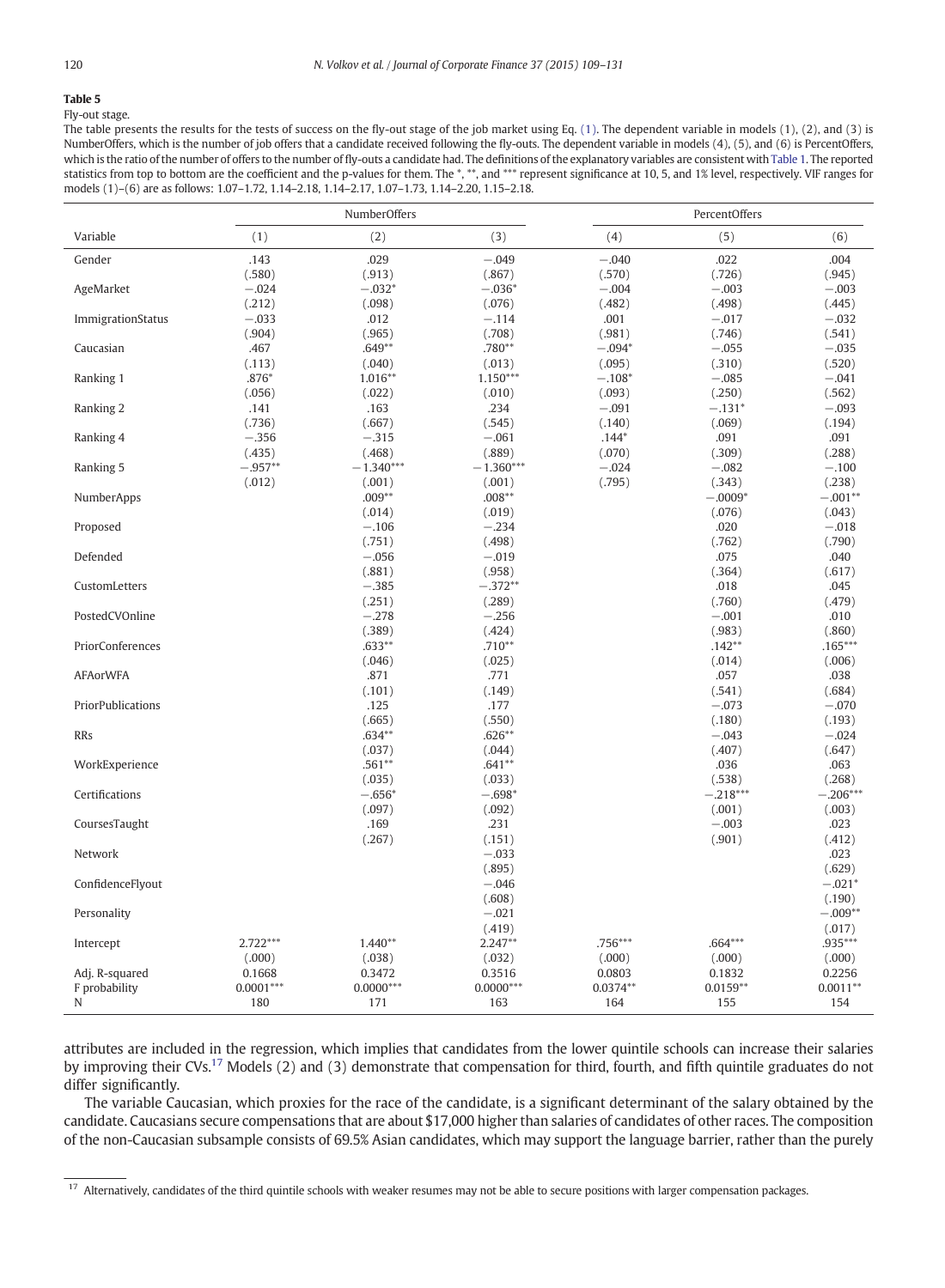<span id="page-12-0"></span>Offer stage.

The table presents the results for the tests of success on the offer stage of the job market using Eq. [\(1\)](#page-5-0). The dependent variable in models (1), (2), and (3) is Salary, which is the salary that the candidate secured when first on the job market. The dependent variable in models (4), (5), and (6) is ResearchTeachingIndex, which is the index that combines the teaching load and the research requirements of the first placement institution (a higher index constitutes a more research-oriented institution). The definitions of the explanatory variables are consistent with [Table 1.](#page-6-0) The reported statistics from top to bottom are the coefficient and the p-values for them. The \*,\*\*, and \*\*\* represent significance at 10, 5, and 1% level, respectively. VIFs for models (1)-(6) are as follows: 1.08-1.68, 1.14-2.12, 1.15-2.10, 1.07-1.77, 1.13-2.22, 1.15-2.21.

|                   |             | Salary      |             |             | ResearchTeachngIndex |            |
|-------------------|-------------|-------------|-------------|-------------|----------------------|------------|
| Variable          | (1)         | (2)         | (3)         | (4)         | (5)                  | (6)        |
| Gender            | 8.021       | 7.246       | 4.370       | $-.015$     | .102                 | .059       |
|                   | (.158)      | (.250)      | (.490)      | (.951)      | (.680)               | (.813)     |
| AgeMarket         | $-1.649***$ | $-1.227**$  | $-1.291**$  | $-.050***$  | $-.027$              | $-.024$    |
|                   | (.000)      | (.018)      | (.017)      | (.008)      | (.162)               | (.247)     |
| ImmigrationStatus | 6.219       | 5.443       | 3.798       | .142        | $-.028$              | $-.156$    |
|                   | (.267)      | (.341)      | (.522)      | (.578)      | (.905)               | (.493)     |
| Caucasian         | 16.379***   | 17.715***   | 17.991***   | $-.014$     | .120                 | .017       |
|                   | (.003)      | (.004)      | (.004)      | (.957)      | (.636)               | (.949)     |
| Ranking 1         | 50.83***    | 46.454***   | 48.530***   | 1.929***    | 1.629***             | 1.598***   |
|                   | (.000)      | (.000)      | (.000)      | (.000)      | (.000)               | (.000)     |
| Ranking 2         | 25.91***    | 29.279***   | 30.874***   | .883***     | $.840**$             | .778**     |
|                   | (.001)      | (.000)      | (.000)      | (.009)      | (.017)               | (.027)     |
| Ranking 4         | $-6.01$     | 1.772       | 3.338       | $-.050$     | .108                 | .207       |
|                   | (.514)      | (.861)      | (.735)      | (.906)      | (.799)               | (.625)     |
| Ranking 5         | $-21.40***$ | $-12.698$   | $-12.345$   | $-.664**$   | $-.549*$             | $-.596*$   |
|                   | (.001)      | (.121)      | (.155)      | (.034)      | (.087)               | (.064)     |
| <b>NumberApps</b> |             | $-.018$     | $-.021$     |             | $-.002$              | $-.003$    |
|                   |             | (.783)      | (.735)      |             | (.392)               | (.274)     |
| Proposed          |             | $-8.598$    | $-9.188$    |             | .162                 | .220       |
|                   |             | (.243)      | (.217)      |             | (.477)               | (.350)     |
| Defended          |             | 3.379       | 1.476       |             | .374                 | .333       |
|                   |             | (.748)      | (.888)      |             | (.322)               | (.410)     |
| CustomLetters     |             | $-6.824$    | $-4.313$    |             | $-.639**$            | $-.645**$  |
|                   |             | (.347)      | (.577)      |             | (.017)               | (.011)     |
| PostedCVOnline    |             | $-8.647$    | $-10.370$   |             | $-.254$              | $-.313$    |
|                   |             | (.189)      | (.119)      |             | (.290)               | (.204)     |
| PriorConferences  |             | $-7.715$    | $-4.880$    |             | $-.280$              | $-.263$    |
|                   |             | (.330)      | (.495)      |             | (.328)               | (.323)     |
| <b>AFAorWFA</b>   |             | 10.911      | 9.666       |             | .435                 | .522       |
|                   |             | (.278)      | (.333)      |             | (.239)               | (.165)     |
| PriorPublications |             | $-2.041$    | $-2.026$    |             | $-.086$              | $-.115$    |
|                   |             | (.724)      | (.736)      |             | (.737)               | (.657)     |
| <b>RRs</b>        |             | 6.489       | 6.855       |             | .085                 | .036       |
|                   |             | (.242)      | (.235)      |             | (.715)               | (.875)     |
| WorkExperience    |             | $-1.586$    | 1.846       |             | $-.035$              | .042       |
|                   |             | (.775)      | (.747)      |             | (.877)               | (.858)     |
| Certifications    |             | 7.583       | 6.542       |             | $-.447*$             | $-.400$    |
|                   |             | (.301)      | (.371)      |             | (.087)               | (.128)     |
| CoursesTaught     |             | $-4.300$    | $-3.386$    |             | $-.1315$             | $-.102$    |
|                   |             | (.246)      | (.348)      |             | (.325)               | (.416)     |
| Network           |             |             | .317        |             |                      | $.407*$    |
|                   |             |             | (.957)      |             |                      | (.053)     |
| ConfidenceFlyout  |             |             | $-2.148$    |             |                      | $-.081$    |
|                   |             |             | (.184)      |             |                      | (.212)     |
| Personality       |             |             | $-.197$     |             |                      | .024       |
|                   |             |             | (.629)      |             |                      | (.163)     |
| Intercept         | 163.69***   | 182.53***   | 200.42***   | 6.495***    | 6.937***             | 6.892***   |
|                   | (.000)      | (.000)      | (0.000)     | (0.000)     | (.000)               | (.000)     |
| Adj. R-squared    | 0.5172      | 0.5654      | 0.586       | 0.4087      | 0.4855               | 0.527      |
| F probability     | $0.0000***$ | $0.0000***$ | $0.0000***$ | $0.0000***$ | $0.0000***$          | $.0000***$ |
| N                 | 183         | 168         | 163         | 181         | 166                  | 160        |

race driven, explanation of this result.<sup>18</sup> Furthermore, there appears to be a negative relation between the age of the candidate and her salary. This result can be explained by the fact that graduates of top schools are generally younger (see [Table 2\)](#page-7-0).<sup>19</sup>

The result for the research to teaching index is consistent with the notion that graduates of better schools end up with better placements. We generally observe a decrease in the research to teaching index as we move from the first to the fifth quintile of graduate school ranking. The third and the fourth quintile indexes do not differ significantly.

 $^{18}\,$  We obtained this result while controlling for the immigration status of the candidate.

<sup>&</sup>lt;sup>19</sup> This can also be attributed to the fact that best students excel and accelerate their studies.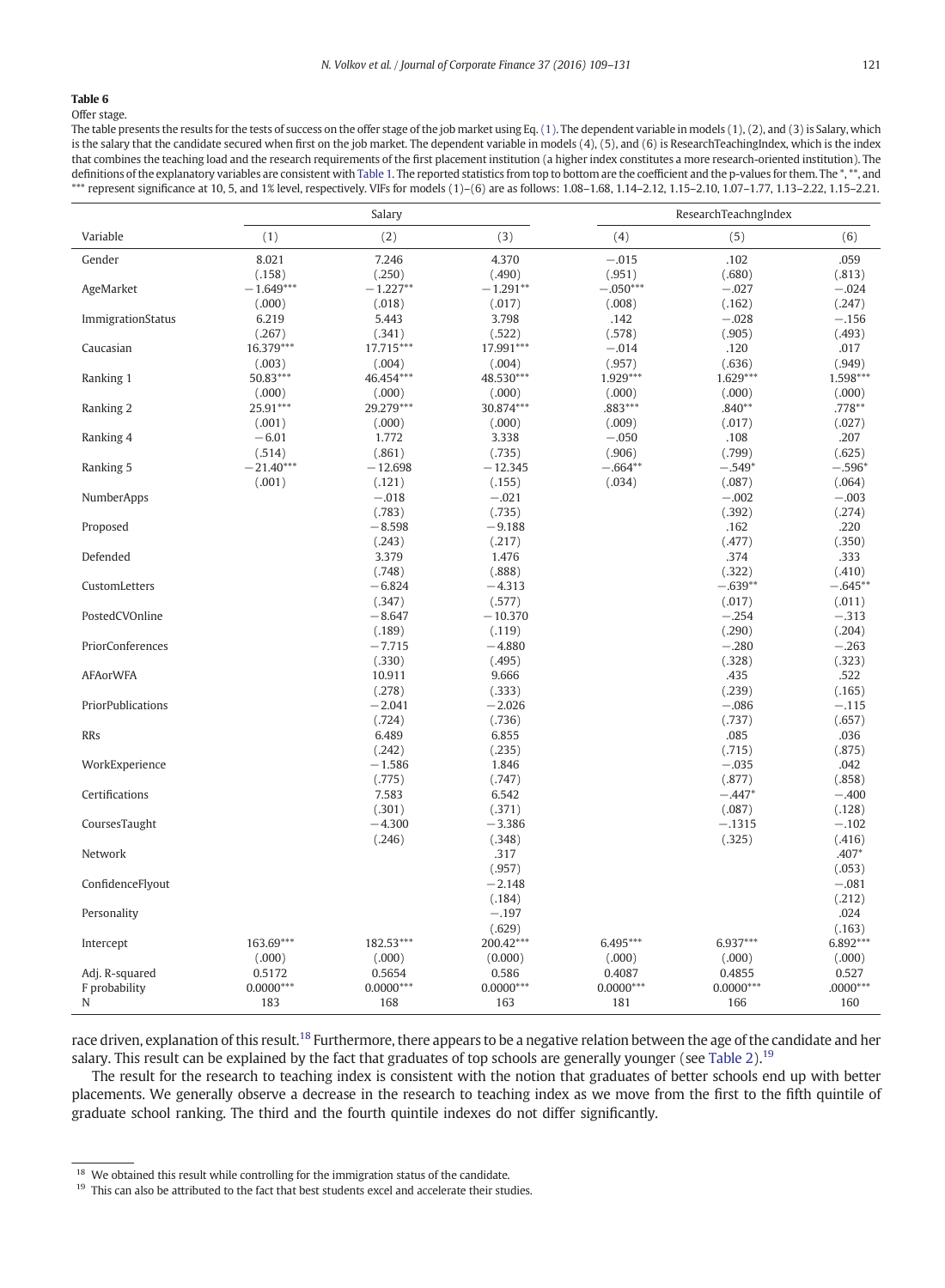<span id="page-13-0"></span>Level of teaching experience is negatively related to the level of the research teaching index, which again shows that teaching schools hire graduates of lower level Ph.D.-granting institutions. The network effects are significant while controlling for the ranking of the graduate institution (see Network variable in [Table 6](#page-12-0) Model 6).

#### 5.3. Interquintile analysis

In [Section 5.2,](#page-10-0) we make generalized conclusions regarding attributes that contribute to improved marketability of candidates. Next, we attempt to answer the question of what attributes increase a candidate's marketability, when measured against the graduates from the same and the next higher (in terms of ranking) quintile school. To that extent, in [Table 7](#page-14-0), we compare four groups of candidates: 1st versus 2nd, 2nd versus 3rd, 3rd versus 4th, and 4th versus 5th quintiles of graduate school ranking. We do this by running separate regressions with observations from the respective two quintiles included in the subsamples. The formal regression model is as follows:

Dep Variable<sub>i</sub> =  $\alpha$  +  $\beta$ <sub>1</sub>NumberApps<sub>i</sub> +  $\beta$ <sub>2</sub>Ranking X<sub>i</sub> +  $\beta$ <sub>3</sub>PriorPublications<sub>i</sub> +  $\beta_4$ PriorPublications \* Ranking  $X_i + \beta_5RRs_i + \beta_6RRs$  \* Ranking  $X_i + \beta_7$ AFAorWFA<sub>i</sub> +  $\beta_8$ AFAorWFA \* Ranking  $X_i +$  $\beta_9$ CoursesTaught $_i + \beta_{10}$ CoursesTaught  $*$  Ranking  $\,X_i\,e_i,\,$  $(2)$ 

where, Dep Variable and a number of explanatory variables are the same as in Eq. [\(1\)](#page-5-0). The variable Ranking X is a dummy variable that equals 1 if the observation falls into the lower of the two ranking quintiles. The terms PriorPublications ∗ Ranking X, RRs ∗ Ranking X, AFAorWFA ∗ Ranking X, and CoursesTaught ∗ Ranking X are interaction terms between individual candidate's attribute and Ranking X. This empirical set up allows us to identify the attributes that candidates from lower schools should focus on to increase their competitiveness against their colleagues from the same ranking quintile, which in turn, should make them more competitive against the higher quintile graduates.

Note that the reported results should be interpreted with caution. First, because of the sub-samples' size limitations, we do not include a number of control variables used in previous regressions. Second, we only include variables that candidates have some control over (e.g. working harder on research increases the chances of securing a publication or an invitation to resubmit a paper to a journal) and that are found to be significant in previous tests (see [Section 5.2](#page-10-0)). Since the size of the sub-samples is rather small, some of the surprising findings may be attributed to the limitations of our methodology of ranking the Ph.D. granting school.

When looking at the candidates from the second quintile, we find that experience of presenting at the AFA or WFA increases the conversion of applications to conference interview ratios significantly (the coefficient is 0.345, which represents a 34.5 percentage point higher conversion ratio). Furthermore, candidates who presented at the AFA or WFA secure jobs with significantly higher research requirements. These findings indicate that quality research potential is a primary factor that affects the marketability of graduates of top tier institutions. Candidates with prior publications secure 1.85 more job offers and have a 24 percentage point higher fly-outs to offers conversion ratios. Second quintile candidates with prior publications secure salaries that are on average lower than those of candidates from the first quintile schools and those of second quintile schools without publications. Although the result appears somewhat surprising, it is plausible that some of the publications of the second tier candidates were viewed as a negative rather than a positive signal to the top-tier employers. In the survey, several second quintile candidates indicated that their highest pre-job market publication is in journals that are generally considered of marginal quality by top research-oriented institutions.

The comparison of the second and the third quintiles of school ranking indicates that existence of prior publications helps third quintile students secure on average \$42,661 higher compensations and significantly higher research requirements than third tier graduates without publications. Even though prior publications positively affect the compensation of third quintile graduates, it is still below that of the students who graduate from the second quintile schools. Third tier candidates who presented at the AFA or the WFA also enjoy higher compensations and secure jobs with greater research requirements. Furthermore, the third quintile students appear to benefit from prior teaching experience.

Existence of invitations to resubmit a paper to a journal helps fourth quintile candidates in securing positions with higher research requirements, but having prior publications puts them into less research oriented schools. There are not enough candidates with AFA or WFA presentation experience in our sample to draw any inferences regarding the effect of conference participation.

Finally, we observe that existence of an invitation to resubmit a paper to a journal aids the bottom quintile candidates in converting their job applications into conference interviews, but not fly-outs to offers. Generally, it appears that the candidates of the fourth and the fifth quintile are rather homogeneous in that they may be competing for similar positions (also see [Table 2](#page-7-0) for by quintile of school ranking summary statistics).

Overall, the above results indicate that, to improve their chances on the job market, all candidates should primarily focus on building a job market package that signals quality research potential.

#### 5.4. Satisfaction with the job market outcome

Finally, we measure the attitude of the former candidates toward the job market experience and the secured position. We ask the respondents for their overall level of satisfaction with the job market experience by answering the question: "How would you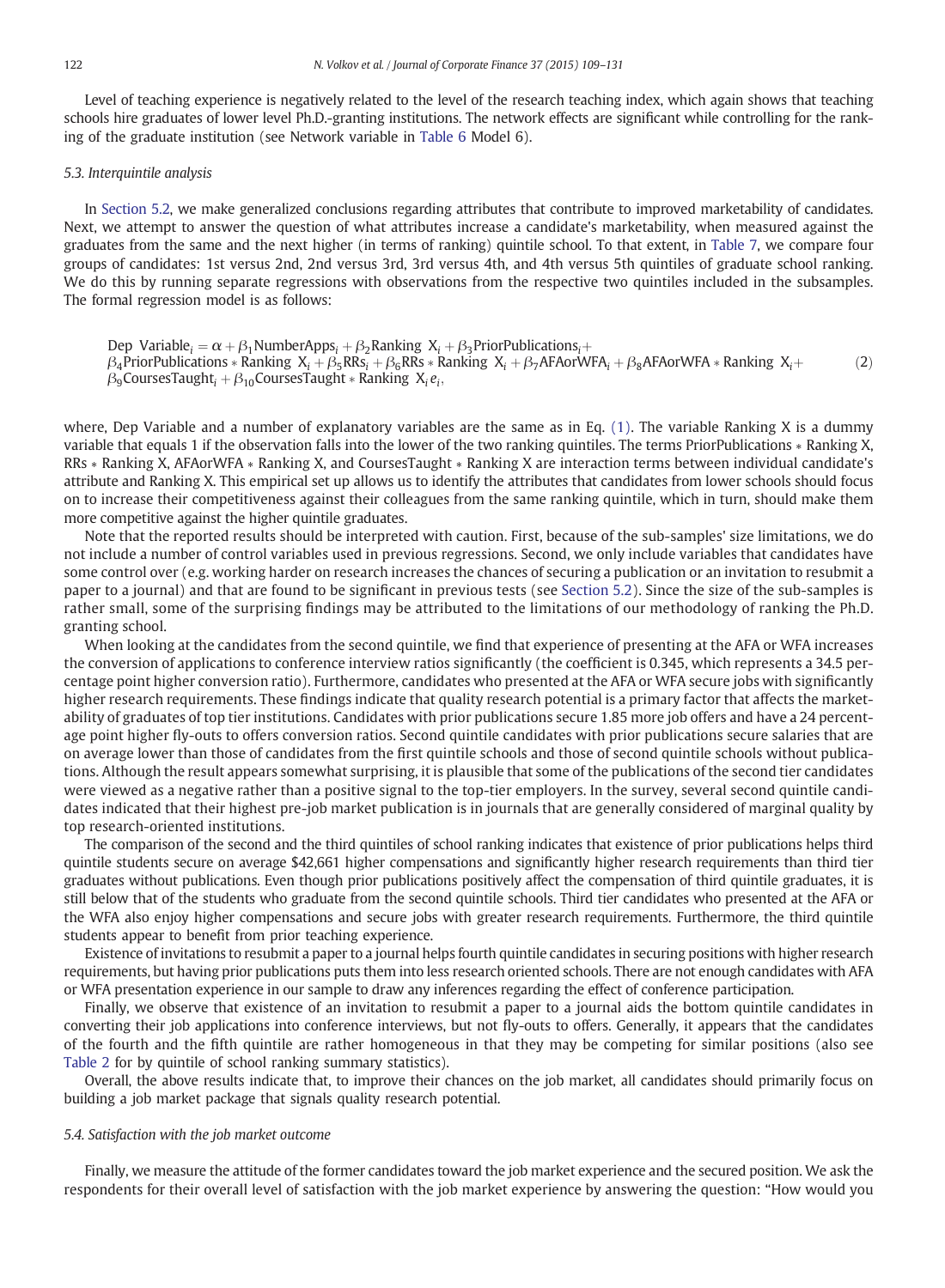#### <span id="page-14-0"></span>Interquintile analysis.

The table presents the results for interquintile tests using Eq. [\(2\)](#page-13-0). The dependent variables are reported in the top row and most explanatory variables are consistent with those discussed in [Table](#page-6-0) 1. The terms PriorPublic Ranking X, RRs \* Ranking X, AFAorWFA \* Ranking X, and CoursesTaught \* Ranking X are interaction terms between individual candidate's attribute and respective Ranking X variable. The \*, \*\*, and \*\*\* represent significance at and 1% level respectively.

| Variable                      | NumberInterviews | PercentInterviews | NumberFlyouts | PercentFlyouts | NumberOffers | PercentOffers | Salary       | ResearchTeachingIndex |
|-------------------------------|------------------|-------------------|---------------|----------------|--------------|---------------|--------------|-----------------------|
| <b>Ranking 1 vs Ranking 2</b> |                  |                   |               |                |              |               |              |                       |
| PriorPublications * Ranking 2 | 3.109            | .189              | .918          | $-.040$        | 1.854*       | $.240**$      | $-50.609**$  | $-.392$               |
|                               | (0.651)          | (0.153)           | (0.711)       | (0.724)        | (0.066)      | (0.034)       | (0.012)      | (0.641)               |
| RRs * Ranking 2               | $-.625$          | $-.112$           | $-1.253$      | $-.106$        | $-.707$      | .001          | $-17.884$    | $-.435$               |
|                               | (0.899)          | (0.314)           | (0.472)       | (0.240)        | (0.465)      | (0.989)       | (0.246)      | (0.325)               |
| AFAorWFA * Ranking 2          | 10.501           | $.345**$          | 2.259         | .127           | 1.049        | .177          | 14.838       | $1.472***$            |
|                               | (0.311)          | (0.025)           | (0.498)       | (0.565)        | (0.300)      | (0.368)       | (0.622)      | (0.005)               |
| CoursesTaught * Ranking 2     | $-1.786$         | $-.072$           | .194          | $-.016$        | $-.149$      | $-.025$       | $-11.372$    | $-.544$               |
|                               | (0.548)          | (0.192)           | (0.847)       | (0.802)        | (0.728)      | (0.728)       | (0.295)      | (0.107)               |
| NumberApps                    | $.136***$        | $-.003***$        | .020          | $-.000$        | $.009**$     | $-.000$       | $-.128$      | .003                  |
|                               | (0.001)          | (0.000)           | (0.100)       | (0.151)        | (0.039)      | (0.594)       | (0.121)      | (0.256)               |
| Ranking 2                     | $-2.408$         | .058              | $-2.651$      | .080           | $-.647$      | $-.025$       | 17.999       | .214                  |
|                               | (0.762)          | (0.677)           | (0.320)       | (0.648)        | (0.605)      | (0.896)       | (0.511)      | (0.795)               |
| PriorPublications             | 2.381            | .007              | .981          | $-.014$        | $-.701$      | $-.190***$    | 12.973       | $-.596**$             |
|                               | (0.658)          | (0.928)           | (0.536)       | (0.822)        | (0.256)      | (0.004)       | (0.266)      | (0.029)               |
| <b>RRs</b>                    | 5.815            | .126              | 1.896         | .022           | 1.003        | $-.043$       | 11.131       | $-.003$               |
|                               | (0.119)          | (0.188)           | (0.200)       | (0.625)        | (0.162)      | (0.563)       | (0.243)      | (0.984)               |
| <b>AFAorWFA</b>               | $-3.018$         | $-.096$           | .218          | .047           | .247         | .007          | 29.085       | $-.033$               |
|                               | (0.732)          | (0.408)           | (0.925)       | (0.771)        | (0.646)      | (0.954)       | (0.161)      | (0.916)               |
| CoursesTaught                 | $-.408$          | .017              | $-.430$       | $-.009$        | $-.021$      | .013          | $-9.495$     | $-.016$               |
|                               | (0.838)          | (0.659)           | (0.528)       | (0.772)        | (0.944)      | (0.803)       | (0.194)      | (0.81)                |
| Intercept                     | 12.909**         | .585***           | 7.074***      | $.426***$      | 2.608***     | $.505***$     | 207.196***   | 6.948***              |
|                               | (0.037)          | (0.000)           | (0.001)       | (0.000)        | (0.008)      | (0.000)       | (0.000)      | (0.000)               |
| Adj. R-squared                | 0.3537           | 0.4915            | 0.2161        | 0.1173         | 0.2101       | 0.1182        | 0.3789       | 0.3491                |
| F probability                 | $0.0006***$      | $0.000***$        | $0.0804*$     | 0.8716         | $0.0171**$   | 0.1716        | $0.0002***$  | $0.0004***$           |
| N                             | 71               | 71                | 77            | 67             | 78           | 73            | 77           | 76                    |
| <b>Ranking 2 vs Ranking 3</b> |                  |                   |               |                |              |               |              |                       |
| PriorPublications * Ranking 3 | .698             | $-.154$           | $-1.238$      | .071           | $-.315$      | .077          | 42.661**     | $1.773*$              |
|                               | (0.904)          | (0.283)           | (0.598)       | (0.558)        | (0.768)      | (0.574)       | (0.043)      | (0.056)               |
| RRs * Ranking 3               | $-10.621**$      | .133              | $-.025$       | $.211*$        | .631         | .218          | 15.245       | .066                  |
|                               | (0.019)          | (0.521)           | (0.989)       | (0.071)        | (0.572)      | (0.191)       | (0.453)      | (0.917)               |
| AFAorWFA * Ranking 3          | 7.534            | $-.223$           | 4.419         | $-.090$        | 1.822        | $-.287*$      | $-8.422$     | $-1.014$              |
|                               | (0.277)          | (0.251)           | (0.142)       | (0.579)        | (0.123)      | (0.079)       | (0.731)      | (0.188)               |
| CoursesTaught * Ranking 3     | 1.535            | $-.062$           | .396          | .025           | .650         | .074          | 20.401*      | .475                  |
|                               | (0.596)          | (0.600)           | (0.715)       | (0.728)        | (0.201)      | (0.349)       | (0.073)      | (0.277)               |
| NumberApps                    | $.112***$        | $-.004***$        | .018          | $-.000$        | .007         | $-.000$       | $-.091$      | .001                  |
|                               | (0.005)          | (0.000)           | (0.171)       | (0.387)        | (0.180)      | (0.391)       | (0.344)      | (0.571)               |
| Ranking 3                     | $-4.370$         | .156              | $-3.047$      | $-.231$        | $-2.415*$    | $-.107$       | $-93.585***$ | $-2.491*$             |
|                               | (0.609)          | (0.635)           | (0.334)       | (0.234)        | (0.096)      | (0.669)       | (0.009)      | (0.055)               |
| PriorPublications             | 5.530            | $.196*$           | 1.908         | $-.055$        | 1.168        | .053          | $-38.001**$  | $-.976$               |
|                               | (0.265)          | (0.062)           | (0.329)       | (0.581)        | (0.166)      | (0.547)       | (0.015)      | (0.231)               |
| <b>RRs</b>                    | 5.053            | .011              | .641          | $-.082$        | .293         | $-.042$       | $-6.767$     | $-.438$               |
|                               | (0.160)          | (0.846)           | (0.501)       | (0.318)        | (0.674)      | (0.712)       | (0.582)      | (0.317)               |
| <b>AFAorWFA</b>               | 8.029            | $.257***$         | 2.506         | .169           | 1.344        | .194          | 42.993**     | $1.471***$            |

(continued on next page)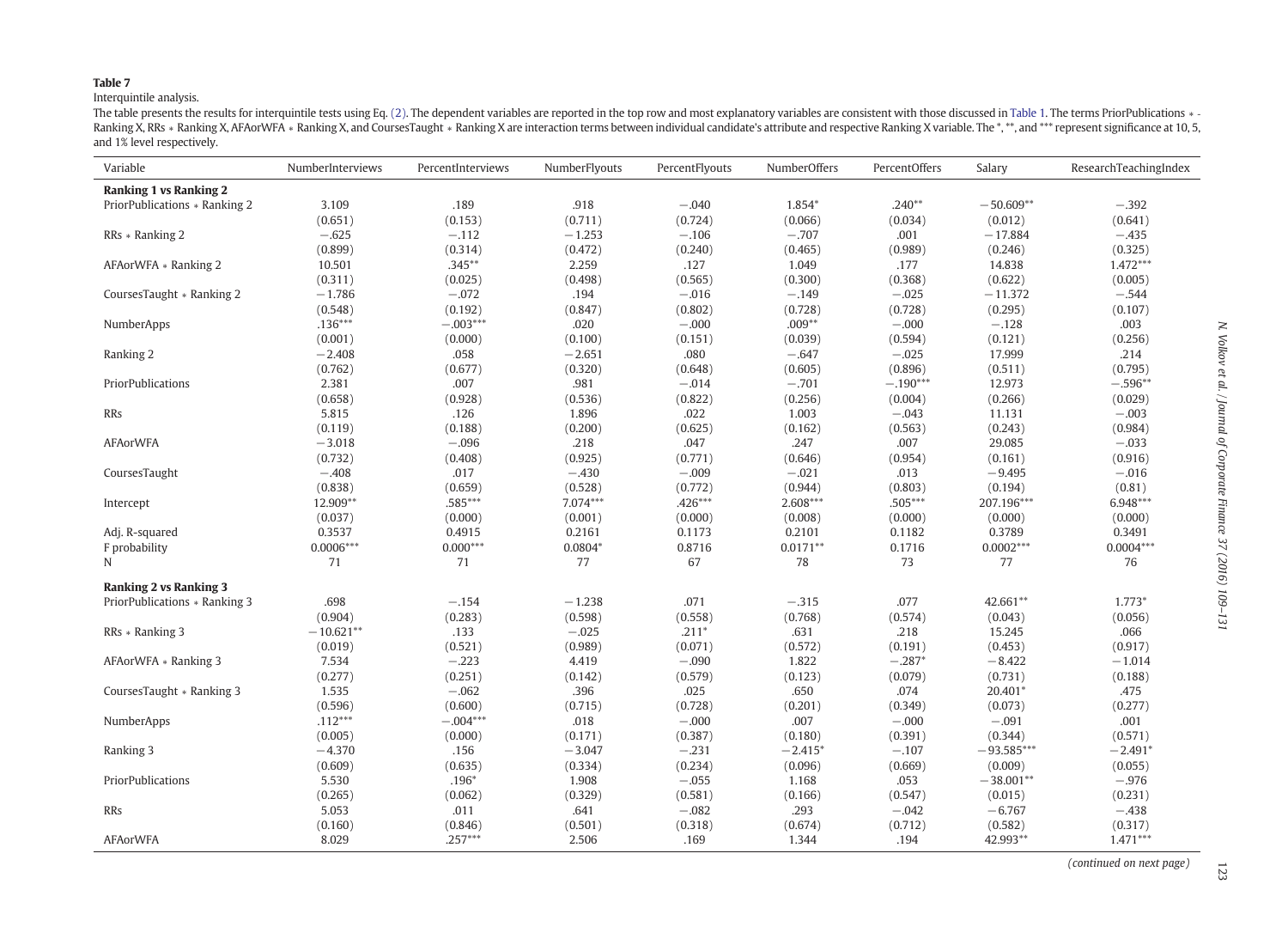| Table 7 (continued) |
|---------------------|
|---------------------|

| Variable                      | NumberInterviews         | PercentInterviews | NumberFlyouts | PercentFlyouts           | NumberOffers             | PercentOffers | Salary                   | ResearchTeachingIndex    |
|-------------------------------|--------------------------|-------------------|---------------|--------------------------|--------------------------|---------------|--------------------------|--------------------------|
|                               | (0.212)                  | (0.008)           | (0.310)       | (0.298)                  | (0.151)                  | (0.165)       | (0.049)                  | (0.001)                  |
| CoursesTaught                 | $-2.138$                 | $-.053$           | $-.229$       | $-.027$                  | $-.160$                  | $-.009$       | $-21.110***$             | $-.552*$                 |
|                               | (0.312)                  | (0.175)           | (0.761)       | (0.639)                  | (0.600)                  | (0.861)       | (0.010)                  | (0.098)                  |
| Intercept                     | 12.025*                  | .666***           | $4.481*$      | $.491***$                | $2.059**$                | .497***       | 223.488***               | 7.222***                 |
|                               | (0.069)                  | (0.000)           | (0.061)       | (0.004)                  | (0.031)                  | (0.004)       | (0.000)                  | (0.000)                  |
| Adj. R-squared                | 0.4628                   | 0.4379            | 0.3538        | 0.2230                   | 0.4029                   | 0.2116        | 0.3459                   | 0.2567                   |
| F probability                 | $0.0000***$              | $0.0000***$       | $0.0008***$   | 0.1796                   | $0.0004***$              | 0.3412        | $0.0004***$              | $0.0000***$              |
| N                             | 64                       | 64                | 66            | 57                       | 70                       | 62            | 71                       | 67                       |
| <b>Ranking 3 vs Ranking 4</b> |                          |                   |               |                          |                          |               |                          |                          |
| PriorPublications * Ranking 4 | $-3.519$                 | .071              | .175          | .015                     | $-.812$                  | $-.298$       | $-25.042$                | $-2.204**$               |
|                               | (0.482)                  | (0.538)           | (0.927)       | (0.871)                  | (0.418)                  | (0.137)       | (0.320)                  | (0.035)                  |
| RRs * Ranking 4               | 4.224                    | $-.244$           | $-.384$       | $-.092$                  | $-.210$                  | .077          | $-21.848$                | 1.839*                   |
|                               | (0.325)                  | (0.262)           | (0.847)       | (0.327)                  | (0.848)                  | (0.670)       | (0.395)                  | (0.097)                  |
| AFAorWFA * Ranking 4          | $\overline{\phantom{a}}$ |                   |               | $\overline{\phantom{a}}$ | $\overline{\phantom{a}}$ |               | $\overline{\phantom{a}}$ | $\overline{\phantom{a}}$ |
| CoursesTaught * Ranking 4     | 1.605                    | .133              | .163          | .008                     | .018                     | $-.032$       | $-.584$                  | $-.547$                  |
|                               | (0.497)                  | (0.201)           | (0.861)       | (0.870)                  | (0.971)                  | (0.718)       | (0.963)                  | (0.265)                  |
| NumberApps                    | $.065***$                | $-.004***$        | .004          | $-.000$                  | .003                     | $-.000$       | $-.119$                  | $-.008$                  |
|                               | (0.045)                  | (0.005)           | (0.713)       | (0.620)                  | (0.662)                  | (0.784)       | (0.441)                  | (0.264)                  |
| Ranking 4                     | $-5.474$                 | $-.403$           | $-.951$       | $-.019$                  | $-.021$                  | .193          | 14.452                   | 1.748                    |
|                               | (0.442)                  | (0.167)           | (0.733)       | (0.895)                  | (0.987)                  | (0.509)       | (0.717)                  | (0.264)                  |
| PriorPublications             | $6.520**$                | .038              | 1.023         | .017                     | 1.077                    | .141          | 7.047                    | $1.085**$                |
|                               | (0.031)                  | (0.692)           | (0.410)       | (0.800)                  | (0.123)                  | (0.211)       | (0.639)                  | (0.043)                  |
| RRs                           | $-6.198**$               | .144              | .278          | .135                     | .857                     | .182          | 8.035                    | $-.592$                  |
|                               | (0.012)                  | (0.457)           | (0.870)       | (0.106)                  | (0.341)                  | (0.139)       | (0.632)                  | (0.289)                  |
| <b>AFAorWFA</b>               | 14.833***                | .066              | $6.329***$    | .062                     | $2.351**$                | $-.191$       | 23.865                   | .077                     |
|                               | (0.000)                  | (0.569)           | (0.000)       | (0.166)                  | (0.022)                  | (0.130)       | (0.114)                  | (0.915)                  |
| CoursesTaught                 | $-.377$                  | $-.113$           | .221          | $-.006$                  | .450                     | .050          | $-1.455$                 | $-.057$                  |
|                               | (0.830)                  | (0.287)           | (0.774)       | (0.876)                  | (264)                    | (0.441)       | (0.858)                  | (0.841)                  |
| Intercept                     | 10.335*                  | $.813**$          | 2.369         | $.251**$                 | .096                     | $.419**$      | 134.562***               | 5.426***                 |
|                               | (0.060)                  | (0.026)           | (0.334)       | (0.041)                  | (0.936)                  | (0.028)       | (0.000)                  | (0.000)                  |
| Adj. R-squared                | 0.3882                   | 0.3272            | 0.3746        | 0.1499                   | 0.3078                   | 0.2262        | 0.0960                   | 0.1940                   |
| F probability                 | $0.0000***$              | $0.0488**$        | $0.0040***$   | 0.2698                   | $0.0296**$               | 0.0564        | 0.4267                   | 0.4282                   |
| N                             | 57                       | 57                | 54            | 50                       | 60                       | 49            | 60                       | 56                       |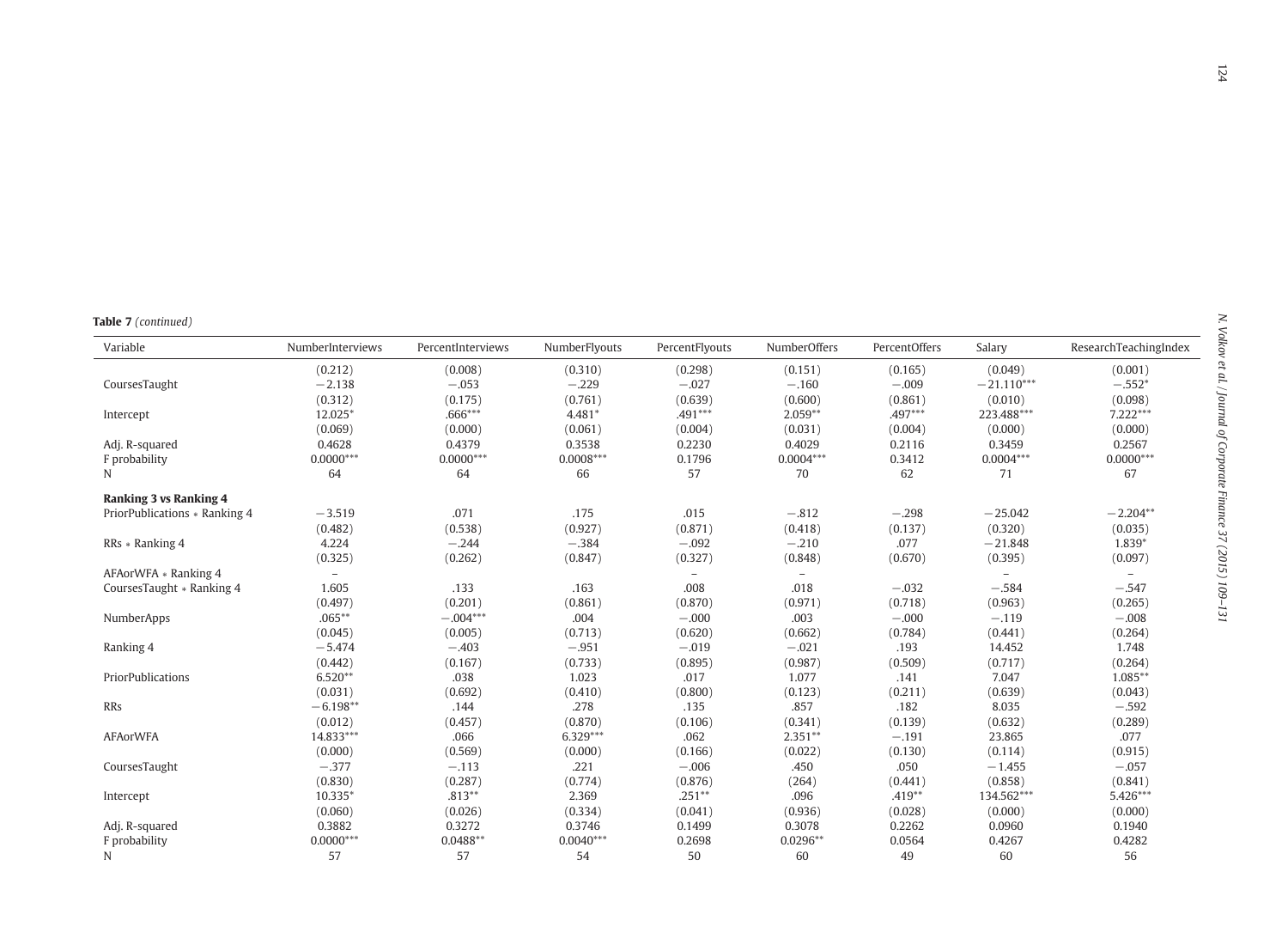| <b>Ranking 4 vs Ranking 5</b> |           |             |          |           |                          |           |              |            |
|-------------------------------|-----------|-------------|----------|-----------|--------------------------|-----------|--------------|------------|
| PriorPublications * Ranking 5 | $-2.588$  | $-.078$     | $-1.202$ | $-.140$   | $-.725$                  | $-.048$   | 11.402       | 1.272      |
|                               | (0.576)   | (0.403)     | (0.477)  | (0.201)   | (0.406)                  | (0.854)   | (0.590)      | (0.162)    |
| RRs * Ranking 5               | 5.939     | $.183**$    | 1.406    | .065      | $-.290$                  | $-.415*$  | 21.235       | $-1,200$   |
|                               | (0.162)   | (0.047)     | (0.327)  | (0.539)   | (0.720)                  | (0.052)   | (0.329)      | (0.233)    |
| AFAorWFA * Ranking 5          |           |             |          |           | $\overline{\phantom{0}}$ | -         |              |            |
| CoursesTaught * Ranking 5     | $-1.868$  | $-.056$     | .563     | $.105***$ | $-.119$                  | $-.010$   | $-6.438$     | .389       |
|                               | (0.365)   | (0.311)     | (0.402)  | (0.040)   | (0.786)                  | (0.941)   | (0.541)      | (0.353)    |
| NumberApps                    | $.075***$ | $-.002***$  | $.019*$  | $-.000$   | .005                     | $-.002$   | $-.017$      | $-.013***$ |
|                               | (0.045)   | (0.001)     | (0.090)  | (0.649)   | (0.297)                  | (0.176)   | (0.882)      | (0.004)    |
| Ranking 5                     | 1.608     | .090        | $-2.708$ | $-.238$   | $-.030$                  | .164      | $-5.963$     | $-2.004$   |
|                               | (0.802)   | (0.562)     | (0.175)  | (0.247)   | (0.978)                  | (0.695)   | (0.853)      | (0.141)    |
| PriorPublications             | 2.488     | .093        | .851     | .025      | .130                     | $-.157$   | $-21.355$    | $-1.120$   |
|                               | (0.534)   | (0.191)     | (0.563)  | (0.689)   | (0.855)                  | (0.305)   | (0.290)      | (0.171)    |
| RRs                           | $-2.174$  | $-.063$     | $-.001$  | .036      | .585                     | $.215*$   | $-13.992$    | 1.100      |
|                               | (0.542)   | (0.369)     | (0.999)  | (0.537)   | (0.378)                  | (0.099)   | (0.469)      | (0.222)    |
| <b>AFAorWFA</b>               | 4.516     | $.155***$   | .631     | $-.105$   | $-.440$                  | $-.079$   | $-32.452***$ | $-1.093**$ |
|                               | (0.179)   | (0.032)     | (0.609)  | (0.247)   | (0.296)                  | (0.736)   | (0.003)      | (0.023)    |
| CoursesTaught                 | 1.356     | .038        | .549     | .002      | .500                     | $-.005$   | $-.837$      | $-.673*$   |
|                               | (0.349)   | (0.231)     | (0.272)  | (0.915)   | (0.113)                  | (0.925)   | (0.925)      | (0.066)    |
| Intercept                     | 4.553     | $.248**$    | .425     | $.241*$   | .025                     | $.824***$ | 143.073***   | 7.788***   |
|                               | (0.377)   | (0.011)     | (0.792)  | (0.052)   | (0.975)                  | (0.002)   | (0.000)      | (0.000)    |
| Adj. R-squared                | 0.2226    | 0.2850      | 0.2059   | 0.2025    | 0.1613                   | 0.2088    | 0.2115       | 0.2874     |
| F probability                 | 0.2139    | $0.0008***$ | 0.2344   | 0.1533    | 0.1006                   | $0.0542*$ | $0.0344**$   | $0.0749*$  |
| N                             | 67        | 67          | 62       | 60        | 67                       | 54        | 64           | 65         |
|                               |           |             |          |           |                          |           |              |            |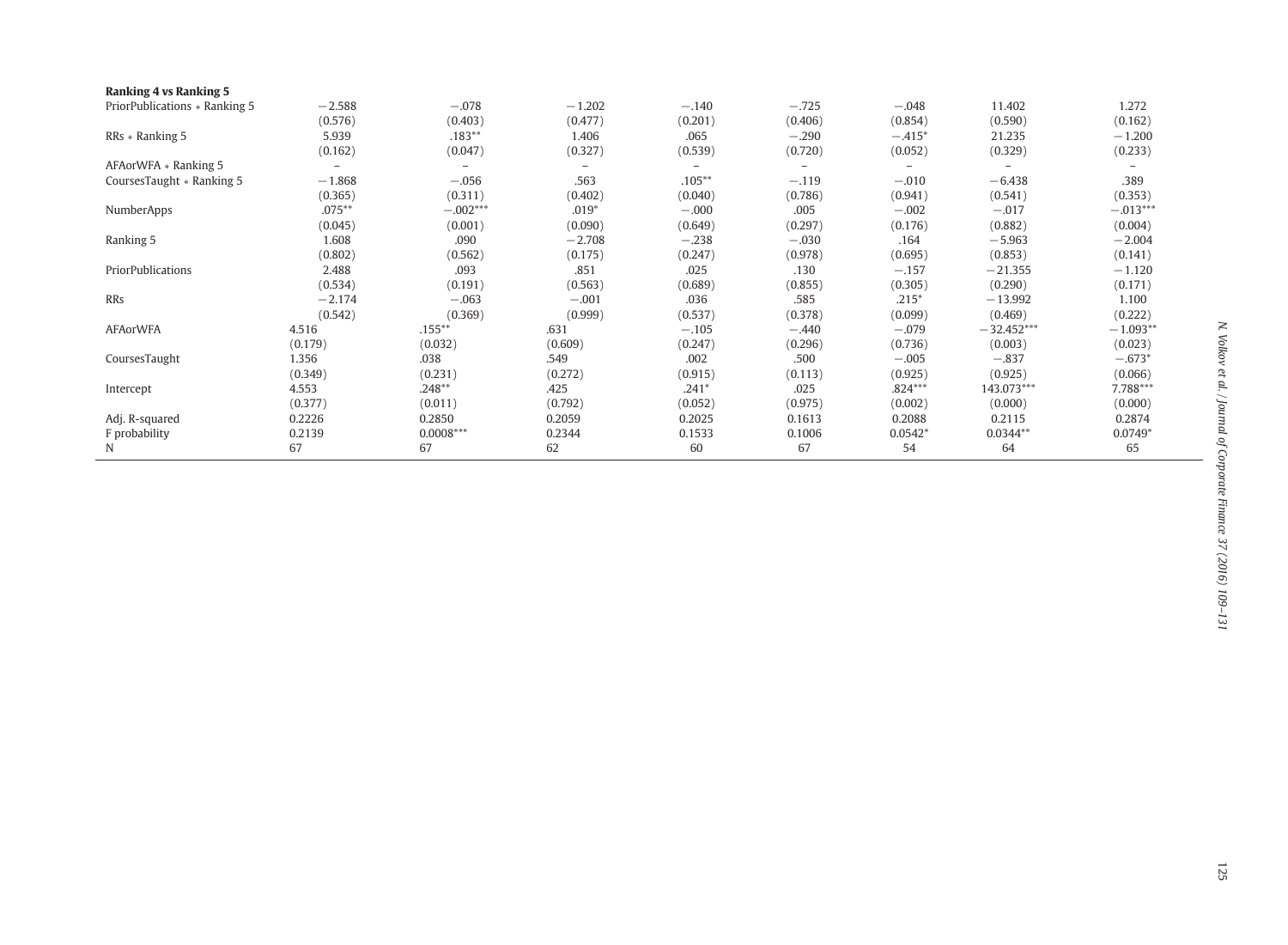



Fig. 3. Overall experience and satisfaction with outcome. Panel A reports the answers to the question: "How would you describe your first job market experience?" by quintile of school ranking, where Quintile 1 represents the first (top) quintile schools. The possible answers provided in the survey are presented on the graph from left to right in the following order: (1) Very successful. I obtained the position I wanted; (2) Moderately successful. I obtained a job even though it may not be my dream job; (3) Unsuccessful. I either did not secure a job or secured a job I really did not want. The bars on the chart represent the percentage of respondent who chose each of the three answers. Panel B reports the answers to the questions: (1) "How satisfied were you at the time of accepting the job?" and (2) "How satisfied are you with the job now?" by quintile of school ranking. The second question was only asked of the candidates who spent at least one year in the position and did not switch jobs since their first job market experience. Respondents were given a scale of 1 to 10 where 1 is the lowest and 10 is the highest level of satisfaction.

describe your first job market experience?" Three possible answers are available: (1) Very successful. I obtained the position I wanted, (2) Moderately successful, I obtained a job even though it may not be my dream job, and (3) Unsuccessful. I either did not get a job or secured a job I really didn't want. The responses as a percentage of total observations by quintile of school ranking are presented in Panel A of Fig. 3. No respondents from the 1st and the 2nd quintiles have reported that they were unsuccessful when they first went on the job market. The top quintile candidates' responses split roughly equally between "very" and the "moderately" successful. The second quintile candidates appear to be more satisfied with the job market experience; almost 60% reported that they were very successful. Third quintile candidates appear to be more likely to be moderately successful, 60%, versus 40% of responses in very successful category. The level of "unsuccessful" responses is roughly 11% for both the 4th and the 5th quintile graduates.

Additionally, to quantify the level of satisfaction, we ask the respondents to assign a numerical value to their happiness with the first placement (accepted offer) at the time when they first accepted the offer and after at least one year of employment. The scale ranged from 0 to 10 with 0 being the lowest and 10 being the highest level of happiness. Our results indicate that the level of satisfaction is generally very high for all graduates at the time of accepting the offer and after at least one year of employment (see Fig. 3 Panel B). The lowest level of happiness, 6.9, is reported by the 3rd quintile graduates versus average values of around 8 for the other four quintiles. The level of happiness drops in years following the employment.<sup>20</sup> Although the drop in satisfaction is most pronounced among the fourth and the fifth quintile graduates, the third quintile graduates are also the least satisfied in the longer term.

To further investigate the effect of the job market package on the level of satisfaction at the time of accepting the offer, we run Eq. [\(1\)](#page-5-0) with Initial Satisfaction as dependent variable and salary included as an explanatory variable (see [Table 8](#page-18-0)).<sup>21</sup> The level of salary appears to be the dominating factor that explains the level of satisfaction of the first time hire. In our setting, salary likely proxies for a number of unobservable variables that are beyond the monetary compensation. It may proxy for the quality of other faculty, better facilities, better resources for research and other nonpecuniary benefits that affect new hire's satisfaction with her placement. Notably, the variables that proxy for candidates being graduates of the 4th and 5th quintile of school ranking are also significant while controlling for the salary level (see Model 1). This result may be explained by the fact that candidates from lower ranked schools are satisfied because they found a job. Throughout the job market process, they receive fewer interviews, fewer fly-out invitations, and fewer job offers. Therefore, if a candidate from a top school is confident about her prospects of finding a job, she derives satisfaction from securing a higher compensation; a candidate from a lower tier school may derive satisfaction from simply securing a job. This conclusion is supported by the fact that predominantly the candidates from the bottom two quintiles are sometimes unsuccessful in securing a job when first on the job market (see [Figs. 2, 3,](#page-3-0) and [Section 5.3](#page-13-0)). In addition, we find that candidates with prior publications are more satisfied with the job offer. This result suggests that prior publications serve

<sup>&</sup>lt;sup>20</sup> The drop in the level of satisfaction in the long-run is also evidenced in the answers to the question: "Have you changed jobs since the first placement or are you intending to change jobs in the near future?" A little over 47 and 41% of 2007 and 2008 job seekers responded affirmatively. Note that these data may be affected by the individual's not getting tenure at their first placement institutions. The affirmative responses of candidates who were on the job market in 2009, 2010, 2011, 2012, 2013, and 2014 are 33, 35, 25, 34, 38, and 30% respectively.

<sup>&</sup>lt;sup>21</sup> Since the level of satisfaction after at least a year on the job is likely affected by a number of factors unobservable to us, we do not perform multivariate tests for the Current Satisfaction variable.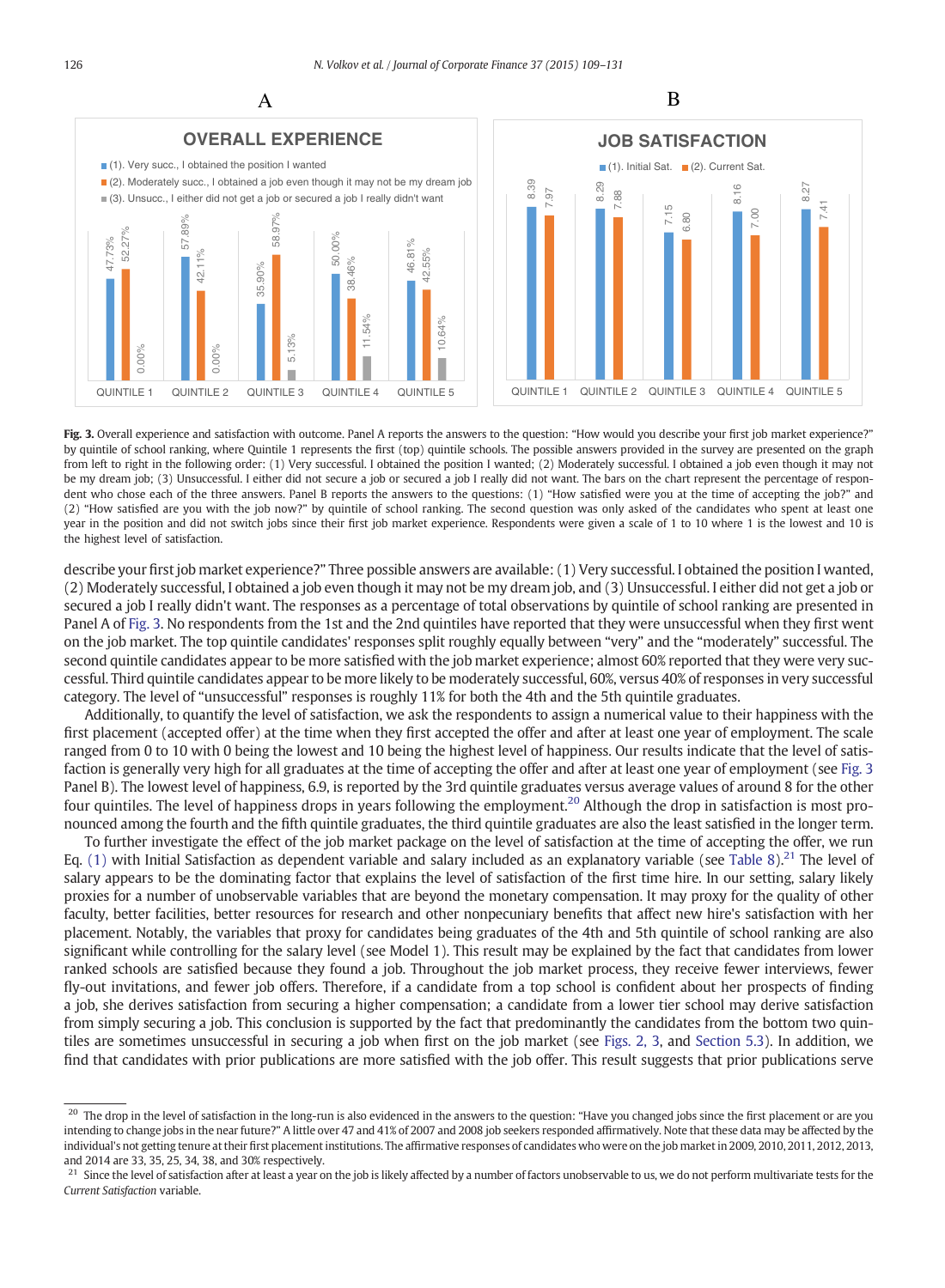<span id="page-18-0"></span>Satisfaction at the time of first job acceptance.

The table presents the results for the tests of candidates' level of satisfaction at the time of accepting the first job. The dependent variable is Initial Satisfaction, which takes the value of 0 to 10 based on the answer of the survey respondent to the question: "On a scale of 0–10, how satisfied (where 0 is very unhappy and 10 is extremely happy) were you with your accepted offer at the time of acceptance?" The definitions of the explanatory variables are consistent with [Table 1.](#page-6-0) The reported statistics from top to bottom are the coefficient and the p-values for them. The \*,\*\*, and \*\*\* represent significance at 10, 5, and 1% level, respectively. VIF ranges for models (1)-(3) are as follows: 1.15–2.18, 1.32–2.22 and 1.23–2.226.

|                   |            | <b>Initial Satisfaction</b> |
|-------------------|------------|-----------------------------|
| Variable          | (1)        | (2)                         |
| Gender            | $-.137$    | $-.351$                     |
|                   | (.309)     | (.302)                      |
| AgeMarket         | $-.019$    | $-.006$                     |
|                   | (.398)     | (.791)                      |
| ImmigrationStatus | .081       | .098                        |
|                   | (.785)     | (.738)                      |
| Caucasian         | $-.073$    | $-.079$                     |
|                   | (.824)     | (.816)                      |
| Ranking 1         | .524       | .469                        |
|                   | (.333)     | (.387)                      |
| Ranking 2         | .726       | .633                        |
|                   | (.136)     | (.181)                      |
| Ranking 4         | $.356**$   | $.820*$                     |
|                   | (.435)     | (.075)                      |
| Ranking 5         | 1.228***   | $1.227***$                  |
|                   | (.007)     | (.007)                      |
| Salary            | $0.012***$ | $0.013***$                  |
|                   | (.004)     | (.005)                      |
| Network           |            | $-.128$                     |
|                   |            | (.665)                      |
| ConfidenceFlyout  |            | .113                        |
|                   |            | (.245)                      |
| Personality       |            | .013                        |
|                   |            | (.565)                      |
| Intercept         | $6.609***$ | .881***                     |
|                   | (.000)     | (.007)                      |
| Adj. R-squared    | 0.1207     | 0.1317                      |
| F probability     | $0.0116**$ | $0.0716*$                   |
| N                 | 182        | 177                         |

as a signal of candidate's quality, and quality candidates tend to receive better job offers. Similarly, candidates who are confident at the fly-out stage are more satisfied with the secured job. This result could also be related to the candidate's quality as higher quality candidates may be more confident about their prospects of securing the job.

#### 6. Responses to selected questions

To gain a better understanding of the job market and the former candidates' priorities and feelings toward their experience on the job market, we ask them several other questions. We report the responses to a few selected questions in the following subsections.

#### 6.1. Priorities of candidates in selecting a job

We ask the former candidates to provide us with the main criteria that they used when selecting the first job. [Fig. 4](#page-19-0) presents the responses broken down by the school ranking. The hiring school ranking was selected (as highest or second highest) priority by 91% of the respondents from the top tier schools. Interestingly, only between 50 and 60% of the second and third tier candidates selected ranking as an important factor when it comes to job selection. About 30% of fourth and fifth tier candidates were concerned about the ranking. Location of the placement appears to be most important for the bottom two quintiles of graduates, 60% of respondents from both suggested that location is a top determinant. Salary level and the cost of living appear to be more important to the lower quintiles. More candidates from the third, fourth and fifth quintiles are concerned about the level of teaching and research loads at hiring institutions ("Optimality" column of the chart).

#### 6.2. Contributors to success

[Fig. 5](#page-20-0) displays the results of what attribute candidates perceive to have contributed the most to their success in the market. Results are broken down by the school ranking. Teaching experience and prior publications are overwhelming top choices for candidates from the bottom quintile of school ranking. Work in progress, Ph.D. school ranking, and the advisor are the top choices for the majority of respondents from the top ranked schools. Real world experience appears to be completely irrelevant for the top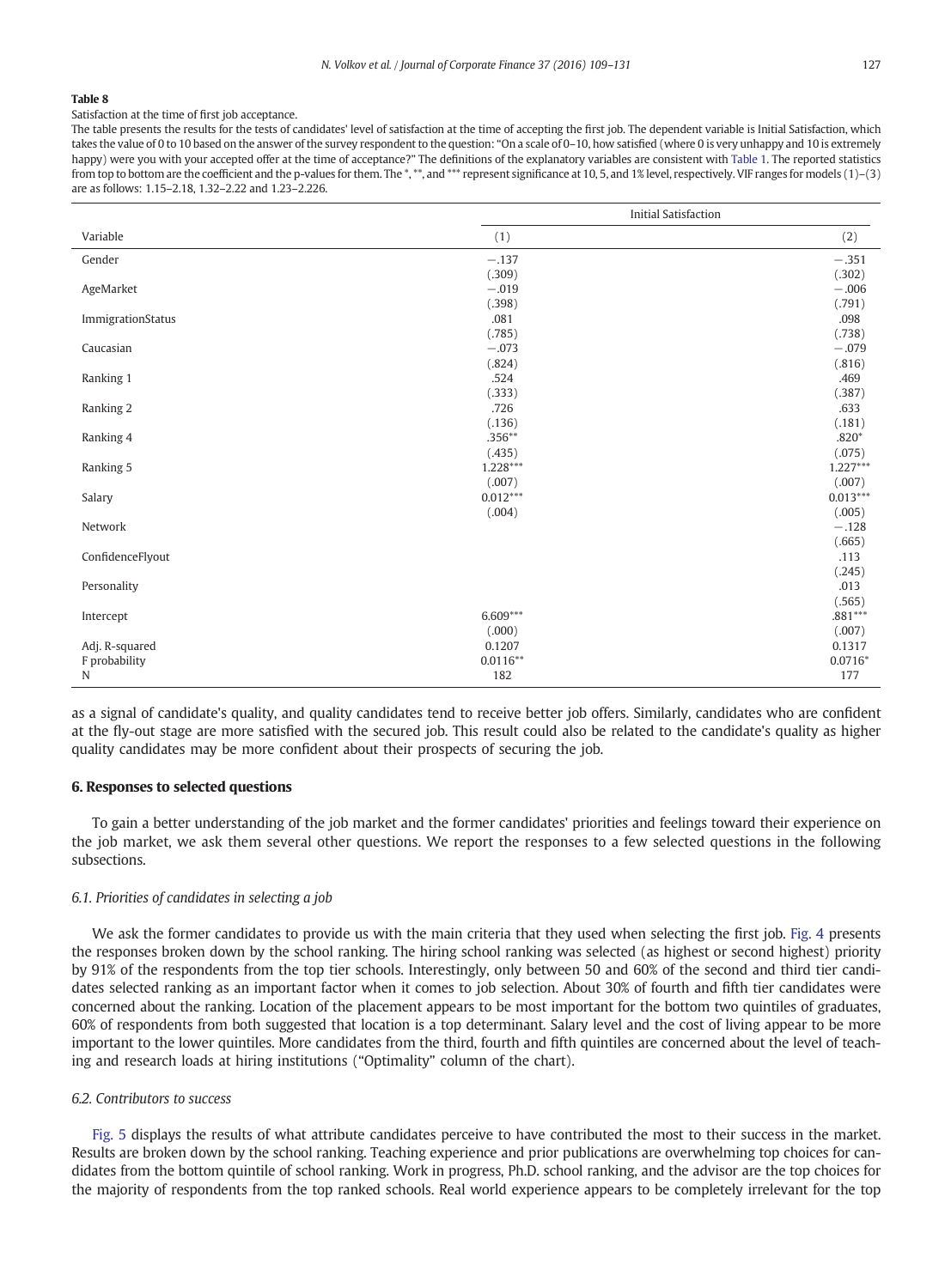<span id="page-19-0"></span>

Fig. 4. Priorities of candidates when selecting a job. The figure presents the percent of respondents from each quintile of school ranking (left to right first to fifth quintile) who chose the given factor as the first or the second most important priority when selecting a job. The question asked is: "Before you went on the job market, what were the main factors that you considered for a successful placement? Rank the following factors in the order of importance (where 1 is the most important and 7 is the least important) when you started looking for a job." The possible answers provided in the survey are: school ranking, location, family, salary, cost of living, optimality of the research and teaching requirement, and other. Under other, respondents had an option to type in their primary factors if those provided were not sufficient.

candidates, but was selected as a contributor by some bottom tier respondents. It is noteworthy that about 40% of top school candidates chose prior teaching experience as a contributor to their success.

We also asked the candidates specifically about the role of his/her advisor in the job market. The results indicate that advisors from top ranked schools are much more likely to advocate for their candidates. As such, 65.91% of the respondents from the first quintile of school ranking said that their advisor proactively reached out on behalf of the candidate to prospective employers.<sup>22</sup> The percent of respondents that reported advisor proactively advocating for the candidate drops monotonically as the quintile of school ranking drops. The percentages of advisors who called on behalf of their students is 50%, 48.7%, 34.62%, and 34.04% respectively for the second, third, fourth, and fifth quintiles.

#### 6.3. Respondents' recommendations to future candidates

Lastly, we asked candidates what they would recommend to future candidates to better-prepare them for the job market. The summarized responses to this question are provided in [Appendix B](#page-21-0).

The recommendations of the candidates from the top three quintiles revolved around research: producing quality research and being able to present it well. The most common recommendations included: Have a good job market paper and present it well; practice the presentation of the job market paper before going in the market; polish your presentation skills by attending conferences; try to have a solo job market paper (or a solo invitation to resubmit a paper to a journal or a solo publication); work with a reputable advisor. The recommendations of the candidates from the two lowest quintiles also revolved around research; however, their recommendations focused more on having a publication prior to going to the market, regardless of its quality. Additionally, candidates in the lowest quintiles also valued social and communication skills. Their most common recommendations included: Get a paper published and have a strong pipeline; develop good social and communication skills; speak in perfect English; have your dissertation proposed before the job market.

[Appendix B](#page-21-0) lists the most common recommendations and the number of participants that provided that particular recommendation in each quintile. The total count of recommendations differs from the number of participants in each quintile as some participants offered more than one recommendation, and some participants did not offer any recommendations.

 $^{22}$  These results are based purely on the responses to survey question of whether the advisor called prospective employers. It is possible that the candidate is unaware of the advisor making the calls on his/her behalf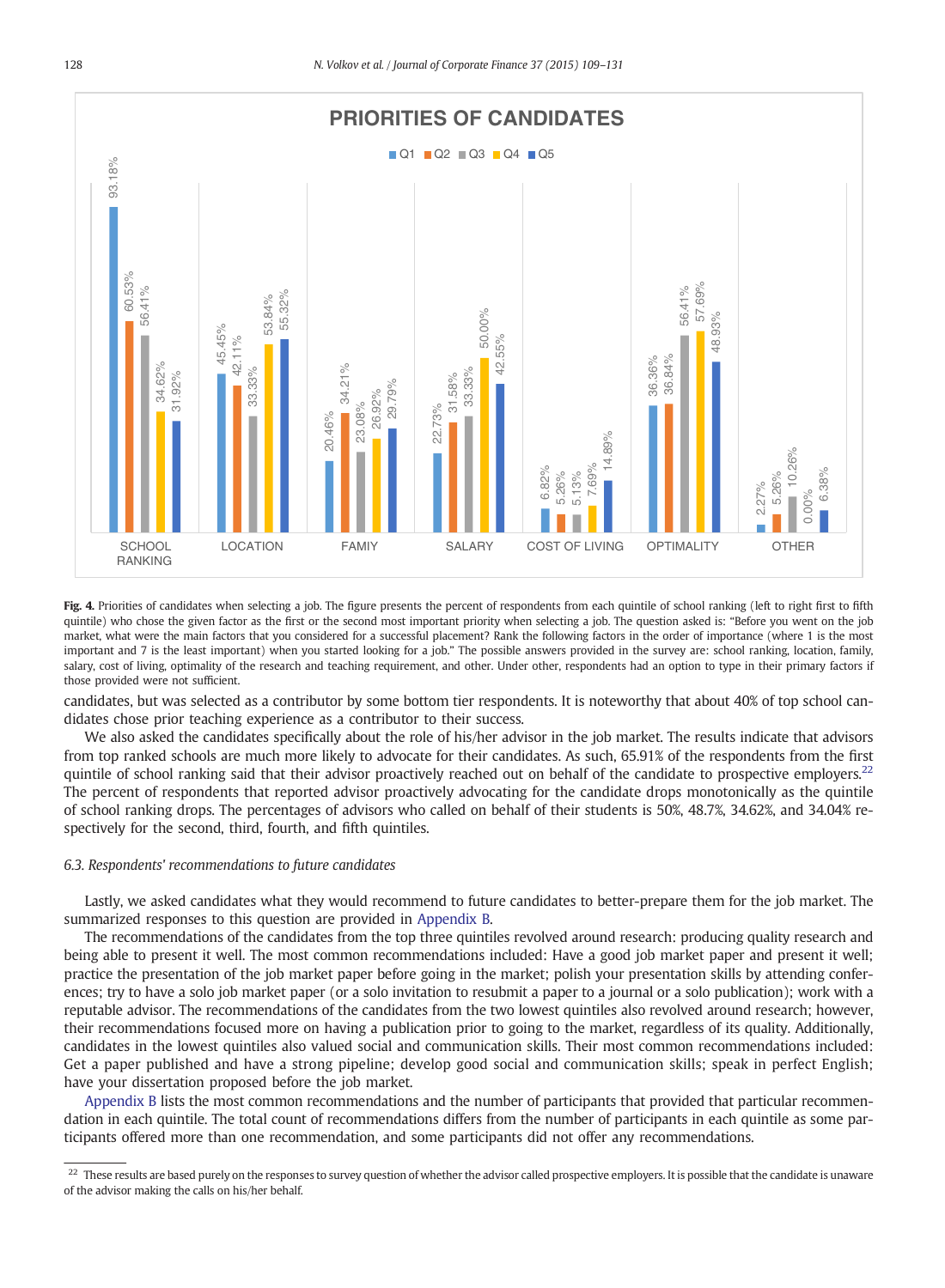<span id="page-20-0"></span>

Fig. 5. Factors contributing to success on job market (as perceived by the respondents). The figure presents the percent of respondents from each quintile of school ranking (left to right first to fifth quintile) who chose the given factor as the first or the second largest contributor to their success on the job market. The question asked is: "Rank the following factors (where 1 is the highest and 7 is the lowest) as you feel they contributed to your success on the job market" The possible answers provided in the survey are: teaching experience, prior publications, work in progress (WIP), Ph.D. school ranking, the reputation of my advisor, my personality, real world experience.

#### 7. Conclusion

We conduct a survey of recent (2007–2015) first time Ph.D. in finance job market participants to determine the factors that contribute to a successful placement. We divide the job market process into several stages and define empirical proxies that measure success at each stage. We find that the graduate school ranking is the central determinant of success on all stages of the job search. Candidates from top schools receive more conference interviews, fly-out offers, job offers, and ultimately secure higher monetary compensations and lower teaching loads. Other factors, such as prior publications, current invitations to resubmit a paper to a journal, Caucasian race (or perception of language barriers) of the candidate, prior participation in academic conferences, and the network effect positively contribute to the success at various stages of the job market. Through diligent work before and throughout the Ph.D. program, future candidates should aim at building job market packages that contain the above mentioned factors.

We also provide a discussion of selected survey questions. The responses suggest that there is a wide difference in the priorities of the candidates from different level schools as it pertains to candidate's employer selection criteria. Candidates of top schools are most concerned with the ranking of the schools they place at, while candidates of bottom ranked schools are more concerned with the geographical location and monetary compensation associated with the position. When asked about the factors that contribute to the success of the candidates, the ranking of the Ph.D. granting school is a dominant response by the top school graduates. Prior teaching experience and existence of publications is an overwhelming favorite for the graduates of lower ranked schools.

There is much heterogeneity among the candidates that graduate from different level schools in terms of their objectives, credentials, and the outcomes of the job market process. A fairly high level of satisfaction with the outcomes of the first job search is a characteristic that unites them.

#### Acknowledgments

We would like to thank all respondents to our survey and all of the individuals (Ph.D. program directors, former dissertation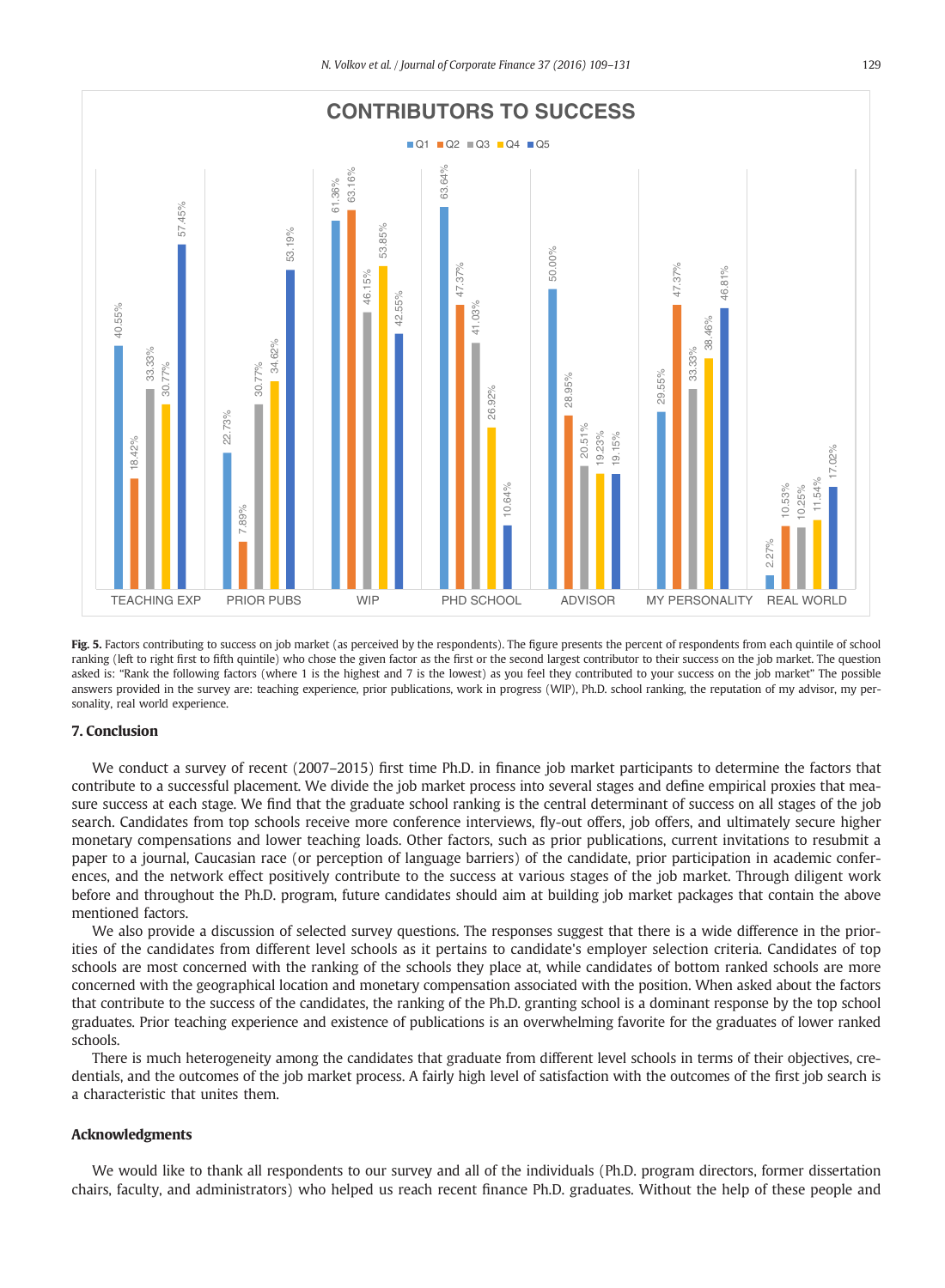<span id="page-21-0"></span>their participation, this project would not have been possible. We are also thankful to Alex Butler, Timothy Crack, and Jeff Madura for their comments on drafts of this paper.

#### Appendix A. Ranking of U.S. Ph.D.-granting universities

The ranking is maintained by Arizona State University and can be accessed at http://legacy.wpcarey.asu.edu/fi[n-rankings/rankings/results.cfm.](http://legacy.wpcarey.asu.edu/fin-rankings/rankings/results.cfm) The ranking is based on the number of publications in the following finance journals: Journal of Finance, Journal of Financial Economics, Review of Financial Studies, and Journal of Financial and Quantitative Analysis. We obtain the rankings for Ph.D. granting institutions and group them by quintile of ranking for the period of 2003–2013.

|                                    |                                                   | Quintile                         |                                  |                                  |
|------------------------------------|---------------------------------------------------|----------------------------------|----------------------------------|----------------------------------|
|                                    | 2                                                 | 3                                | 4                                | 5                                |
| New York University                | U. of Washington                                  | <b>Rutgers University</b>        | Kansas University                | University of Rhode Island       |
| Harvard University                 | Indiana University                                | U. of California at Irvine       | <b>Temple University</b>         | Old Dominion University          |
| University of Chicago              | <b>Emory University</b>                           | U. of Wisconsin at Madison       | University of Buffalo            | Southern Illinois University     |
| University of Pennsylvania         | Yale University                                   | Carnegie Mellon University       | Washington State University      | U. of Wisconsin at Milwaukee     |
| Duke University                    | University of Utah                                | University of South Carolina     | University of Tennessee          | Florida Atlantic University      |
| University of California at LA     | <b>Purdue University</b>                          | Georgia Tech                     | Florida State University         | West Virginia U.                 |
| University of Michigan             | Arizona State U.                                  | Tulane University                | University of Alabama            | Auburn University                |
| Columbia University                | University of Georgia                             | University of Missouri           | U. of Texas at San Antonio       | Kent State University            |
| University of Texas                | U. of Minnesota                                   | Drexel University                | University of Central Florida    | Oklahoma State University        |
| <b>MIT</b>                         | <b>Baruch College</b>                             | Louisiana State University       | University of Memphis            | Wayne State University           |
| Ohio State University              | Rice University                                   | University of Oregon             | Texas Tech University            | U. of Massachusetts - Boston     |
| <b>Stanford University</b>         | University of Rochester                           | Virginia Tech                    | University of Connecticut        | <b>UNC</b> at Charlotte          |
| UNC at Chapel Hill                 | Penn State University                             | George Washington University     | <b>Brandeis University</b>       | Florida International University |
| U. of California at Berkeley       | University of Florida                             | University of Pittsburgh         | U. of Texas at Arlington         | University of New Orleans        |
| Northwestern University            | Michigan State U.                                 | <b>Syracuse University</b>       | University of Texas El Paso      | Golden Gate University           |
| Cornell University                 | Texas A&M University                              | University of South Florida      | University of Mississippi        | Illinois Institute of Technology |
| University of Maryland             | University of Houston                             | Oklahoma University              | University of Nebraska           | Cleveland State University       |
| Washington U. at St. Louis         | Vanderbilt University                             | University of Colorado - Boulder | Binghamton University            | Louisiana Tech University        |
| <b>Boston College</b>              | University of Arizona                             | University of Kentucky           | University of Arkansas           | University of North Texas        |
| U. of Southern California          | University of Iowa                                | U. of Massachusetts - Amherst    | Rensselaer Polytechnic Institute | U. of Texas Pan American         |
| U. of Illinois at Urbana-Champaign | U. of Texas at Dallas<br>Georgia State University | University of Cincinnati         |                                  | Mississippi State University     |

#### Appendix B. Respondents' recommendations to future candidates

The appendix presents the responses to the following open-ended question of the survey: "What would you recommend to future first time job market participants?" by quintile of graduate school ranking.

|                                                            | Number or respondents that offered the given recommendation |            |            |            |            |       |
|------------------------------------------------------------|-------------------------------------------------------------|------------|------------|------------|------------|-------|
| Recommendation                                             | Ouintile 1                                                  | Ouintile 2 | Ouintile 3 | Ouintile 4 | Ouintile 5 | Total |
| Develop a strong job market paper                          | 19                                                          | 13         |            |            |            | 37    |
| Attain some presentation experience                        | 12                                                          |            |            |            |            | 32    |
| Work with a reputable adviser                              |                                                             |            |            |            |            |       |
| Develop a strong pipeline                                  |                                                             |            |            |            |            |       |
| Develop a strong network and interpersonal skills          |                                                             |            |            |            |            |       |
| Practice interviewing                                      |                                                             |            |            |            |            | 14    |
| Get a publication prior to the market                      |                                                             |            |            |            |            | 31    |
| Get an R&R prior to the market                             |                                                             |            |            |            |            | 16    |
| Have a solo paper/Focus in a narrow area                   |                                                             |            |            |            |            |       |
| Obtain some teaching experience                            |                                                             |            |            |            |            |       |
| Learn about the schools interviewing you                   |                                                             |            |            |            |            |       |
| Send customized cover letters                              |                                                             |            |            |            |            |       |
| Obtain a certification (e.g. CFA, CFP) prior to the market |                                                             |            |            |            |            |       |
| Propose before going on the market                         |                                                             |            |            |            |            |       |

#### References

Basil, M.D., Basil, D.Z., 2006. [The marketing market: a study of PhD supply, demand, hiring institutions, and job candidates. J. Bus. Res. 59 \(4\), 516](http://refhub.elsevier.com/S0929-1199(15)00161-3/rf0005)–523.

Bertin, W.J., Zivney, T.L., 1991. [The new hire market for finance: productivity, salaries and other market factors. Financ. Pract. Educ. 1 \(1\), 25](http://refhub.elsevier.com/S0929-1199(15)00161-3/rf0010)–34.

Bertin, W.J., Prather, L., Zivney, T.L., 1999. The new hire market in finance for 1997–[1998: salaries and other market factors. Financ. Pract. Educ. \(Fall/Winter\), 81](http://refhub.elsevier.com/S0929-1199(15)00161-3/rf0015)–90. Butler, A.W., Crack, T.F., 2012. [The Academic Job Market in Finance: An Updated Rookie's Guide \(Available at SSRN 2109794\)](http://refhub.elsevier.com/S0929-1199(15)00161-3/rf0020).

Cawley, J., 2011. [A Guide and Advice for Economists on the US Junior Academic Job Market. 2011](http://refhub.elsevier.com/S0929-1199(15)00161-3/rf0025)–‐2012 ed.

Chen, J., Liu, Q., Billger, S., 2013. [Where do new Ph. D. economists go? Recent evidence from initial labor market. J. Lab. Res. 34 \(3\), 312](http://refhub.elsevier.com/S0929-1199(15)00161-3/rf0030)–338.

Coles, P., Cawley, J., Levine, P.B., Niederle, M., Roth, A.E., Siegfried, J.J., 2010. [The job market for new economists: a market design perspective. J. Econ. Perspect. 24 \(4\),](http://refhub.elsevier.com/S0929-1199(15)00161-3/rf0035) 187–[206.](http://refhub.elsevier.com/S0929-1199(15)00161-3/rf0035)